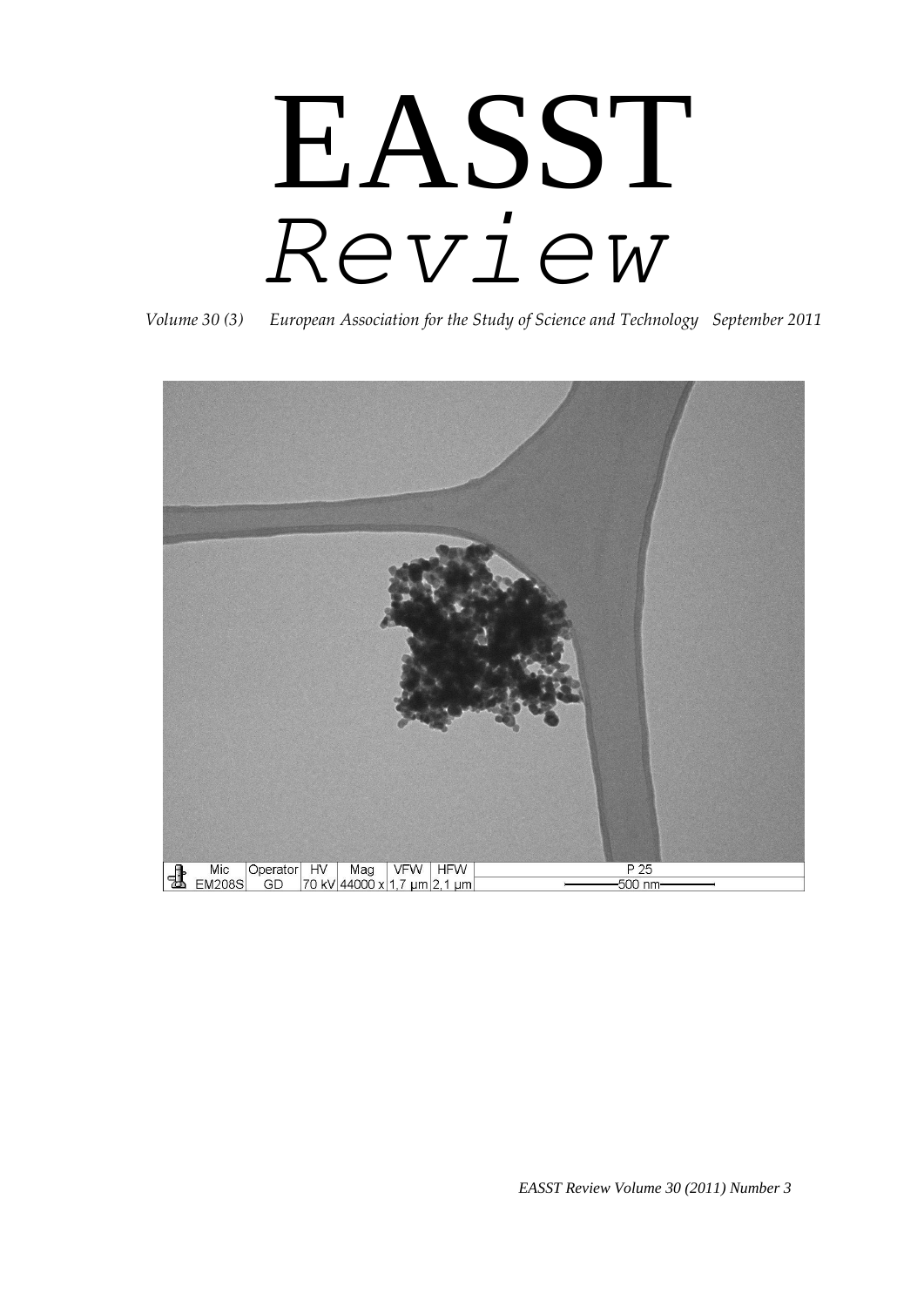*Editor: Ann Rudinow Saetnan (NTNU) Tel:(+47) 73 59 17 86 (Saetnan) email:annrs@svt.ntnu.no Membership queries: admin@easst.net EASST Review on the Web: http://www.easst.net*

*Guest Editor this issue: Heidrun Åm (University of Vienna and NTNU)*

#### *Council of the European Association for the Study of Science and Technology:*

*Marc Audetat (University of Lausanne) Ingmar Lippert (student representative) Pierre-Benoit Joly (National Institute of Agronomic Research, Paris*) *Laura Watts (IT University of Copenhagen) Attila Bruni (University of Trento) Fred Steward, President (Policy Studies Institute, Westminster University) Estrid Sørensen (Humboldt University, Berlin) Harro van Lente (University of Utrecht) Claire Waterton (Lancaster University) Judy Wajcman (President of the Society for Social Studies of Science, ex-officio)* 

#### *EASST's Institutional Members:*

*Interuniversity Research Center (IFZ), Graz Science Museum Library, London Section for Science & Technology Studies, University of Göteborg RCSS, University of Edinburgh Faculteit der Cultuurwetenschappen, University of Maastricht Department of Sociology, University of Surrey Institute for Science, Innovation and Society, Saïd Business School, University of Oxford Dept. Of Technology and Social Change, Linkoping University*

*Europaeische Akademie zur Erforschung von Folgen wissenschaftlich-technischer* 

*Entwicklungen Department of Sociology/SATSU, University of York*

*EASST Review (ISSN 1384-5160) is published quarterly, in March, June, September and December. The Association's journal was called the EASST Newsletter through 1994.* 

*Subscription: Individual membership fee: EUR 40 annual. Reduced two- and three-year membership available. Students and citizens of Eastern European & developing countries pay reduced rates on application EUR 25. Library rate is EUR 45.* 

*Please note that subscriptions can also be made through the EASST website.* 

*Member benefits: Travel stipends for Ph.D. students, young scholars and researchers from developing countries are available. Reduced registration rates for EASST events apply.* 

#### *EASST's Past Presidents:*

*Christine Hine, 2005-2008; Sally Wyatt, 2000- 2004; Rob Hagendijk, 1997-2000; Aant Elzinga, 1991-1997; Stuart Blume, 1987-1991; John Ziman, 1983-1986;Peter Weingart, 1982.* 

#### *EASST Review's Past Editors:*

*Chunglin Kwa, 1991 – 2006; Arie Rip, 1982- 1991; Georg Kamphausen, 1982.*

*cover illustration: "Making Visible the Invisible (at the Crossroad)"/Titanium dioxide nanoparticles in transmission electron microscopy.* Source and copyright: Prof. Thilo Hofmann, University of Vienna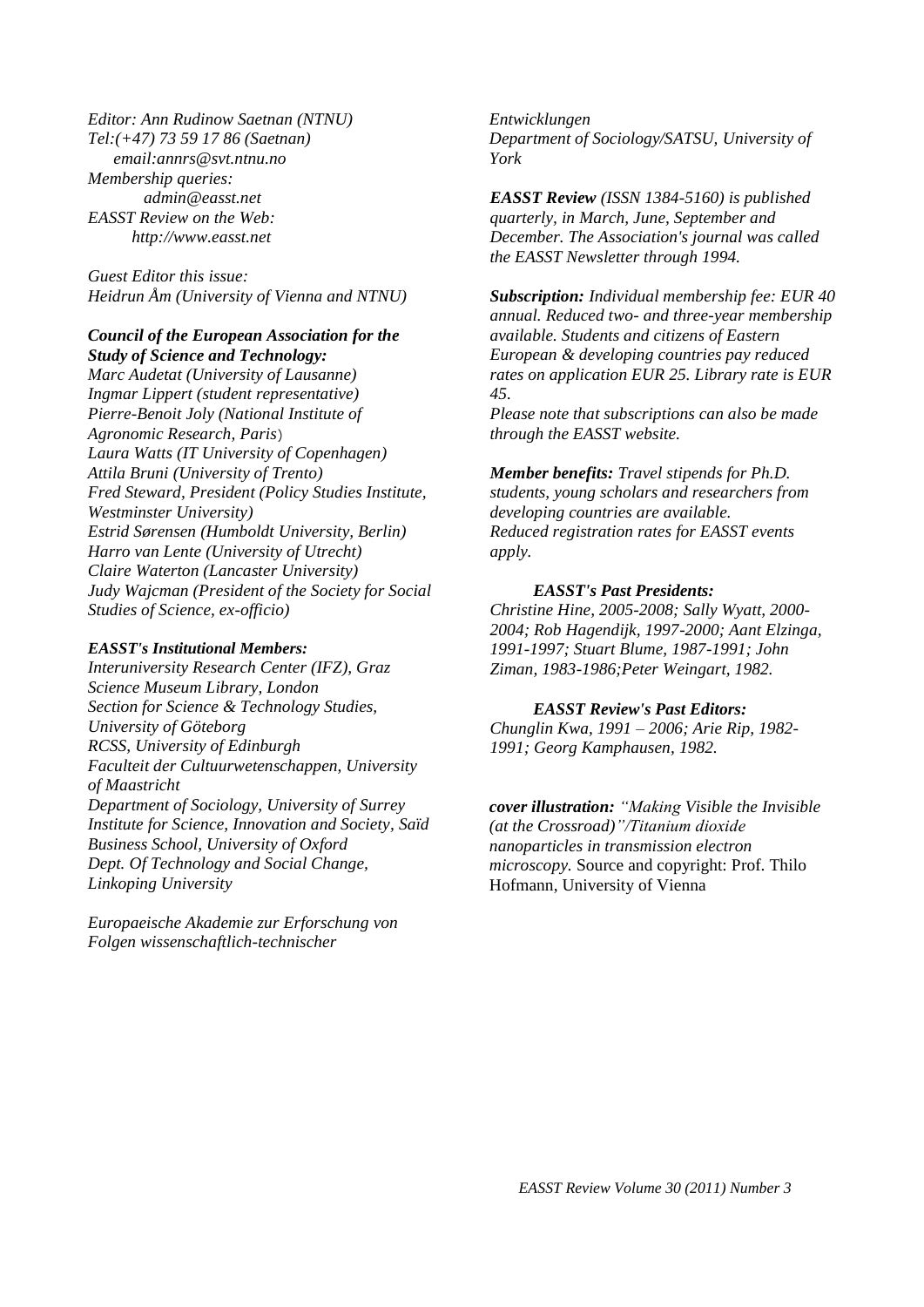### Crossroads as Places *Editorial* by: Heidrun Åm, LSG-Research Platform, University of Vienna

In the last EASST review, Ann R. Sætnan reflected on truth, time, and place, and she invited a reader to serve as guest editor. It is the issue of place that I would like to take up here. What made me offer my guest editorship is connected to geographical bounding (me being based in the same university as Ann in the moment), but more so in my relation to the interest-bound virtual "community" of STS. My place within STS is on the crossroad with political sciences.My background is in political sciences and my 'study object' has been nanotechnology. Still - my relation to STS derives not necessarily from my interest in nanotechnology but from my particular approach to political science that is embedded in a movement gathered under the term Interpretive Policy Analysis (IPA). In this editorial, I would like to point out examples of the exchange between STS and IPA to further interest for this fruitful cooperation.

In June, the Sixth International Conference on Interpretation in Policy Analysis was held, with an astonishing 350 participants. Thus, the field has sextupled from its first gathering with about 60 attendees. Scholars pushing the IPA were among others Dvora Yanow, Frank Fischer, David Howarth, Marteen Hajer and Herbert Gottweis. STS and IPA come together, for example, in topics such as deliberative democracy or technology governance but more importantly in their theoretical approach and methodological mindset. Indeed, STS and IPA have been connected from its start. Drawing on insight from STS on the socially constructed and contingent nature of scientific knowledge (Gottweis 1998:11), a branch within policy analysis (which is here gathered under the term IPA) turned to emphasising "a discursive, contextual understanding of social knowledge and the interpretative methods [such as ethnography, *the author*] basic to acquiring it" (Fischer 2003:211).

At the last IPA-conference in June a few panels emphasized STS: Mara Miele and Joanna Latimer from Cardiff University chaired a panel on post(human) imaginaries for a politics of human/non-human relations problematizing the ontological divide between nature and culture. And William Housley"s panel (also University of Cardiff) sought to explore how STS-approaches can contribute to policy analysis acknowledging that STS-approaches can lend insight to understandings of policy-making and implementation.

Another forum of exchange between IPA and STS was, for instance, this year"s *General Conference of the European Consortium for Political Sciences (ECPR)* where Ingrid Metzler from the Life Science Governance Research Platform (University of Vienna) held a panel to show how STS-approaches can help interpretive policy analysis to bring "the material" back in. Another place of exchange is the journal *Critical Policy Studies* in which, for instance, H. Collins and R. Evans picked up the thread of the debate on the "Third Wave of Science Studies" from a political perspective in 2010. Maybe it is like a colleague of mine (from political sciences) once contemplated: "I feel like the STS-community is getting more and more political, while we are becoming more STS."

Thus, an interesting exchange is in place from which – as we see in the examples above – on the one hand the IPA-community can benefit. On the other hand, exploring IPA can also provide inspiring thoughts for STS-scholars, particularly those working on governance or policy. I observed a tendency within STS to answer the question of "the political" with a reference to B. Latour or G. de Vries. Another frequently chosen route is to draw on governmentality studies. With all due recognition to these valuable contributions, I would still like to encourage STS-folks to explore also other areas of political sciences for answering questions of the political. There is much more to the field of political sciences than preconceived interests, institutions or behavioralism, as can be seen in the positive example of the IPA. For those active in public engagement, for example in nanotechnology, I could recommend Chantal Mouffe"s work on the political. A reflection on her writings could stimulate discussions how much a strong aim to reach consensus might ultimately silence criticism by disabling it (Freeden 2005:132). Those who catch interest, I wish an enjoyable expedition in the world of political sciences and policy analysis!

In this issue of the EASST review, the question of place and community-building is also picked up in a contribution from Vincenzo Pavone (IPP-CSIC) and Adolfo Estalella (CCHS, CSIC) who report about a newly formed STS network in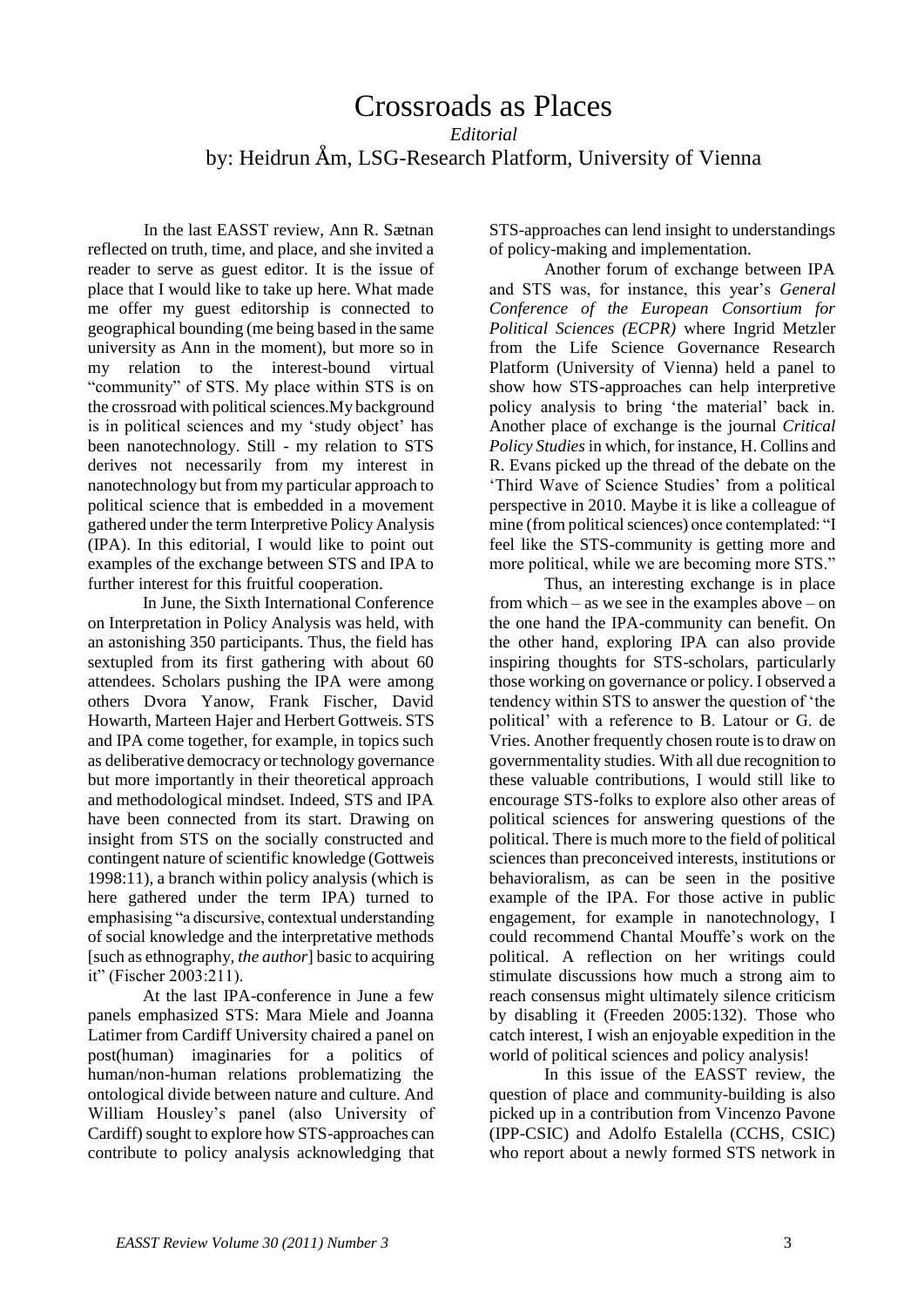Spain. This text shows that the limits between geographically bound and virtual interest-bound communities easily overlap whereby one space is characterized as the invisible and the other as the visible in this text. In the second contribution, we meet the issue of the human and the non-human again as in the IPA-panel mentioned above. You will also find a report of the last EASST council meetings, announcements for call for papers and vacancies, as well as news from the field.

#### **References:**

6 th International Conference in Interpretive Policy Analysis: Discursive Spaces. Politics, Practices and Power. **<http://www.ipa-2011.cardiff.ac.uk/>**, last accessed 23 August 2011

Fischer, F. (2003): Beyond empiricism: Policy analysis as deliberative practice. In: Hajer, M.A.; Wagenaar, H. (eds.): Deliberative policy analysis. Understanding governance in the network society. Reprint. Cambridge: Cambridge Univ. Press, pp. 209–227.

Freeden, M. (2005): What Should the , Political' in Political Theory Explore. In: The Journal of Political Philosophy, Vol. 13/2, pp. 113–134.

Gottweis, H. (1998): Governing Molecules. The Discursive Politics of Genetic Engineering in Europe and the United States. Cambridge, Massachusetts: The MIT Press.

Mouffe, C. (2005 [1993]): The return of the political. London/New York: Verso.

## EASST Supported Activities

Following a successful initiative in 2009, EASST Council was keen to continue support for smaller activities such as summer schools, network meetings, seminars or workshops occurring in nonconference years. The focus of the 2011 call for applications was the promotion of cross-national community building within EASST and applications from, or support for participation from, parts of Europe that were currently under-represented within EASST were encouraged.

Since only a small number of EASST members are able to directly participate in the activities supported, a condition of the awards was that applicants should report on the event to EASST Review and consider other ways in which the EASST membership could be involved (for example via web links).

In this Review we include reports from two

supported events. The first was a conference for the new STS network in Spain. The second was a summer school in Lancaster on "Feminist Technoscience Studies". A further doctoral / junior researchers" workshop on "Cities, Infrastructures, Networks" organised by STS Italia has taken place. There will be a report of this event in the next EASST Review (December).

Two supported activities are yet to occur. The next one is a PhD workshop "Hotspots of development: Places and movements of science and technology in a globalising world" which will take place in Amsterdam from  $12-14$ <sup>th</sup> December. You can find a call for participants in the Conference Announcement section at the end of this Review. Further reports will appear in future issues of the EASST Review.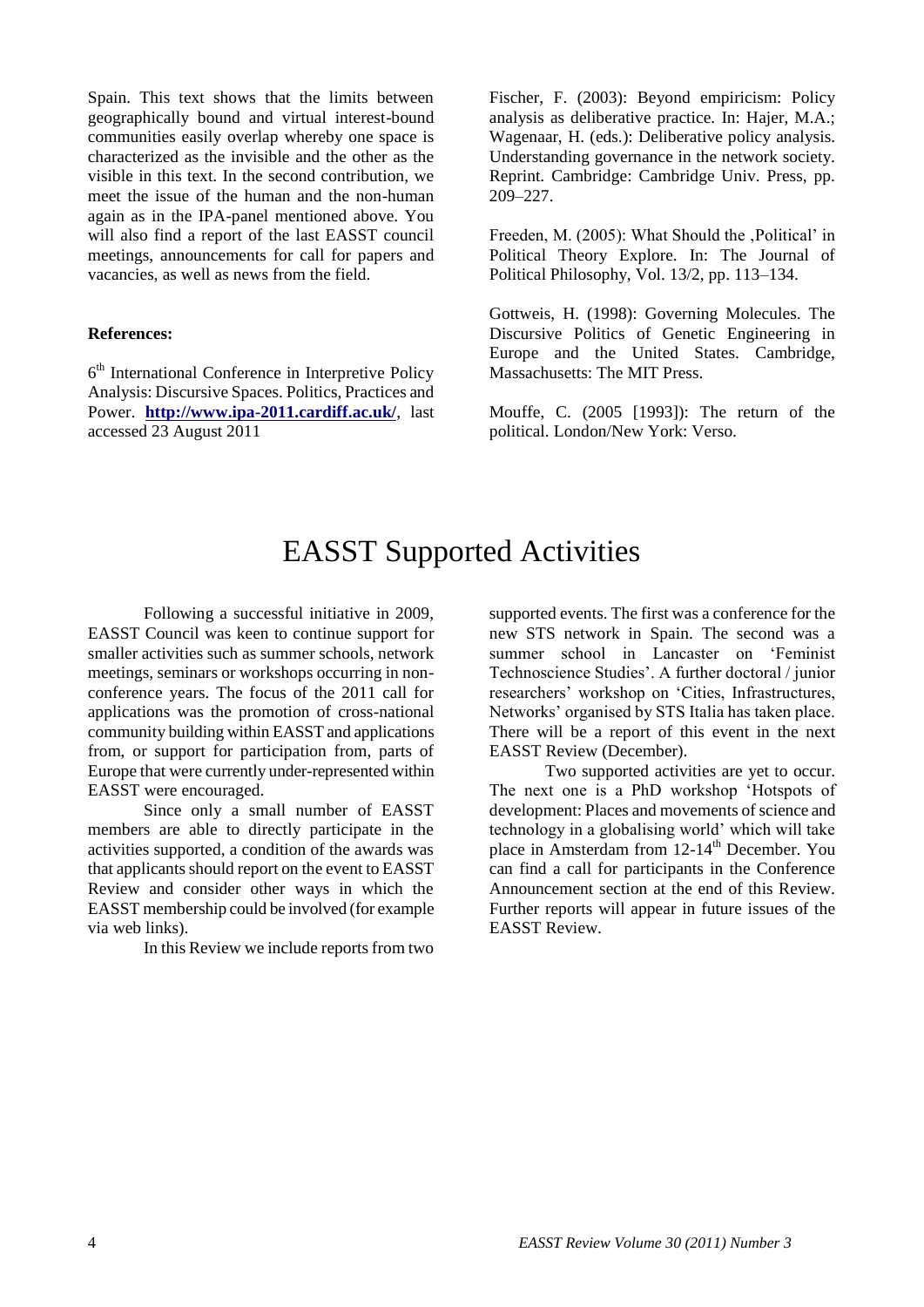## "Making Visible the Invisible" STS Field in Spain Report of the First Meeting of the STS Network in Spain, 25-27 May (Madrid) By: Vincenzo Pavone (Institute of Public Policies, Consejo Superior Investigaciones Científicas, IPP-CSIC) and Adolfo Estalella (Centre for Social and Sciences and Humanities, CCHS-CSIC)

During the last few days of May, the newly formed STS network in Spain (Red de Estudios Sociales de la Ciencia y la Tecnología, eSCTS) celebrated its first meeting in Madrid, in the premises of the Cultural Association Medialab Prado. The STS network is an informal, horizontal network of around ninety STS researchers from all over Spain, which includes university professors as well as PhD students who are currently working on a variety of social issues of science and technology.

The network was formed in November 2010, after a series of meetings among Spanish STS researchers that took place within different STS events, like the SDN meeting in London in June 2010, the 4S conference in Tokyo in August 2010 and the EASST conference in Trento in September 2010. The main goal was to promote a permanent, yet flexible, system of connection and cooperation, which could encourage a more effective exchange of ideas, collaboration in research projects and coauthorship of academic work, and also constitute a platform to reflect upon the state of the art of STS in Spain, academically, institutionally and also thematically speaking.

STS studies in Spain are very fragmented, and this area of studies is neither considered a discipline nor a well established research area, for it often overlaps with history of science, anthropology and philosophy of science, which have a much longer tradition of institutional consolidation in the Spanish academic context. Moreover, STS, somewhat following the traditional organization of research groups in Spain, is dispersed in several medium to small research groups scattered across the country with little interaction with each other. Finally, with very few exceptions like the *Master in Science, Technology and Society* organized by the University of Salamanca and Oviedo University and the *Master of History of Science* organized by the UAB, there is also little specific training in STS provided by academic institutions in Spain. As a result, there are quite few Spanish STS participants at international conferences such as 4S and EASST compared to other countries of similar size and

traditions, although STS studies do in fact exist and they are even growing in Spain.

Indeed, the STS network was an attempt to address these problems and to initially provide a new online space to help STS researchers to overcome these institutional and cultural shortcomings through the meeting opportunities offered by the Internet. On the one hand, the creation of the STS network had an academic purpose because it was expected to facilitate the exchange of data, ideas, articles and proposals to promote studies of science, technology in Spain. On the other hand, the network also serves the consolidation of STS in Spain because a wellorganized network can be an important reference for all STS researchers who want to work on science and technology in Spain and seek cooperation in creating partnerships and collaborations.

As membership grew and ideas began to flow into the e-network and in the blog (**<http://redescts.wordpress.com/>**), the network also opted for a traditional face-to-face event, and the first STS meeting held in Madrid was the outcome of this effort. The meeting was entitled "**Making visible the invisible**" and it was inspired by the same spirit sustaining the network, aiming at bringing to light the variety of STS studies and research efforts currently on-going in Spain, mapping institutions, ideas, projects and already existing networks, in order to facilitate formal and informal interactions, and the creation of platforms for debate and elaboration of new projects. The meeting was also organized with the idea of giving an opportunity to all participants to have a chance of discussing and envisioning the future of the network, and to elaborate a road map for the next two or three years. More than fifty researchers from all over Spain gathered in the center Medialab-Prado in Madrid to discuss their research, which was an excellent start both concerning the number of participants, which is very good for a first encounter, and also for the variety of topics, from lines of research, institutions, and junior and senior researchers involved.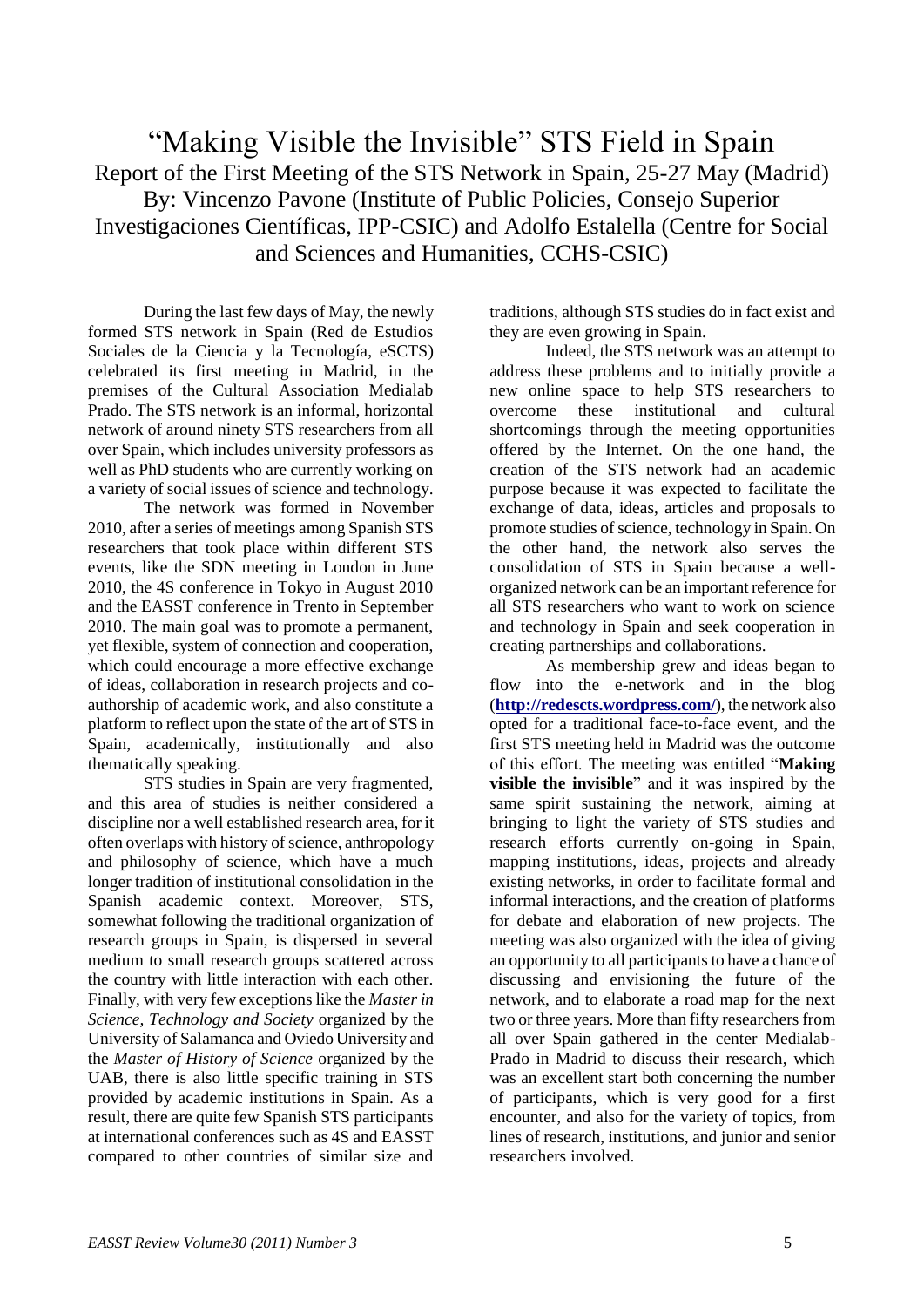This first meeting aimed, first and foremost, at making visible current issues and challenges, especially in relation to existing trends of STS studies in Europe and worldwide. Secondly, it also exposed, in a shared and horizontal space, a large part of the institutions**,** opportunities, groups and agencies dedicated to STS, giving them space and time to meet, recognize, interact, discuss, look beyond and think about the future of STS in Spain. Finally, the meeting also had an epistemological goal: to bring to the fore what STS studies make visible, but also what they hide, the invisible, what they obscure and marginalize.

In the space generously offered by MedialabPrado, during three days, young researchers as well as senior scholars already established in the field had the opportunity to openly discuss their common interests and their research questions, results and prospects in various formats. Along with traditional plenary sessions, a keynote from Brian Wynne, and panel sessions, the meeting experimented with two formats that are not so common in these encounters: a workshop for doctoral students and a space for presentation of research lines.

The meeting took off with a round table in which some senior and junior Spanish STS scholars dealt with the issues of STS, visibility and invisibility, bringing in different perspectives from not only sociology of science but also history of science, anthropology and philosophy of science. Three main themes emerged, which are likely to become main issues in epistemic debates in and around the STS research field. The first refers to the eSCTS disciplinary tensions, which were discussed at length in the opening session of the meeting. Miquel Domenech (Universitat Autonoma de Barcelona, UAB) expressed these tensions as a clash with his own master discipline, psychology, describing STS studies in psychology "as an octopus in a garage." Yet, he argued, STS represents a unique opportunity to rethink key aspects of psychology. The historian Agustí Nieto, from the UAB too, pointed out the potential of a stronger collaboration between science historians and scholars from STS. In fact, this possibility was embodied in one of the discussants, the historian Antonio Lafuente (CCHS - CSIC), a historian who travels through the history of science with the interpretative gaze that STS studies provide. The discussion concluded that a dialogue and collaboration between history of science and STS seems possible, but not without difficulties.

In fact, Lafuente addressed a second theme: The recurring confrontations and tensions within the field of STS in Spain, which partially explain the absence of a common space for dialogue and the lack of consolidation of earlier initiatives. The STS meeting in Madrid was , in fact, not the first of its kind: just five years earlier, in 2006, a similar meeting was held in Barcelona, which also hosted a large number of researchers in Spain. The initiative, however, was not followed up by any other event of this kind, although the Madrid meeting may have harvested some of the fruits of that earlier encounter.

If the disciplinary matters generally refer to what happens inside STS and among STS and related disciplines, Marta Gonzalez (the Institute of Philosophy, CCHS-CSIC) addressed a third main theme, which refers to the crucial issue of relating STS studies to their social context, which she defined as "the dilemma of political commitment." In other words, Marta pointed at the dilemma faced by STS after the rise and consolidation of social constructivism, especially in relation to the feminist studies of science and technology. Looking at a similar issue but from a different angle, Ana Delgado (University of Bergen, Norway) remarked the importance of political science and political theory within STS, which only recently seems to have been widely recognized, receiving a strong impulse.

The second day was opened by a keynote delivered by Brian Wynne, who focused on the different roles that STS studies have in the production of political orders. Wynne described in his presentation the subtle process of translation between the scientific and legislative domains and the progressive oversights that are thereby produced, which is of extraordinary relevance all along the bureaucratic trajectory that is followed by legislative proposals in the European Union.

The meeting was an opportunity to acknowledge that STS Studies recently have been moving well beyond the borders of science and technology, addressing the social domain in its entirety. Miquel Domenech, for instance, showed how the analyses carried out by STS quickly overflow the boundaries of science and technology (or extend indefinitely), suggesting that "the problem of knowledge is always a problem of social order." Interest in science and technology is perhaps the first step in extending agency to others and pluralizing ontologies, as hinted at by Marta Gonzalez. Even more forcefully, Antonio Lafuente made it clear that we have reached a point in which STS scholars have moved their investigative gaze well beyond what happens in laboratories, focusing, as he does, on the situation and transformation of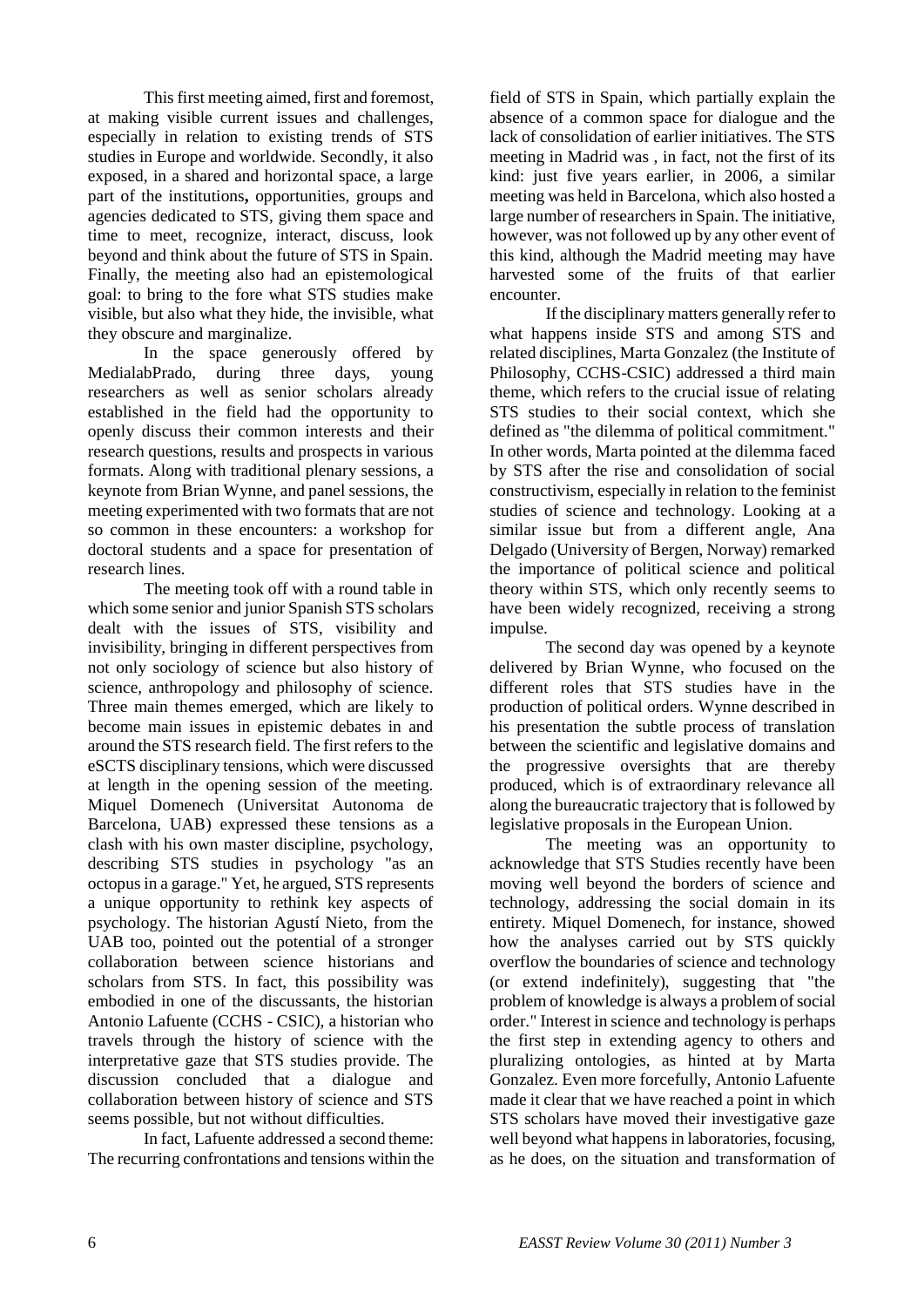the commons. STS studies, therefore, have overflowed the laboratory and are now interested in topics and social dynamics that are only indirectly connected with technological or scientific issues. The presentations offered through the meeting indeed covered a broad spectrum of themes and issue, ranging from the ontology of oncology to Alzheimer's and memory as an object of study, from the social role and impact of pleasure to the key role of invention in the field of architecture, and the thrill of communication 2.0. Yet, more traditional (and by no means less important) issues and topics were also present, ranging from free software or scientific collaboration to nanotechnology.

The meeting was also an opportunity to address the problematic issue of teaching STS in Spain in order to explore the existing and, perhaps, future possibilities in the context of higher education and academic studies. That few academic institutions and programs currently offer STS studies or STS courses in their curriculum is one of the reasons preventing STS from further expansion and consolidation in the country. Yet, this shall not give the wrong impression that the aim of the meeting solely was to get "more STS." Rather, and perhaps most importantly, the aim was to foster educational innovation, to discuss how to establish dialogue among multiple knowledge areas and disciplines and how to explore the fundamental issue of the increasingly porous border between laymen and experts. Education in general is a domain that STS studies in Spain should actually address more, and more in depth, in the years to come.

As a result of the meeting, participants agreed on the importance of ensuring continuity to the actions of the network and on the need to strengthen the structure of the network. Recognizing the importance of creating a common epistemic ground, several participants argued that the Spanish STS network might act as a catalyst to establish this dialogue. The network is in its infancy, but future initiatives, now in the making, give hope that it may consolidate over the next few years. Among these future actions, it is important to mention the organization of a second annual meeting in 2012 in Gijón. At the end of the meeting, it was also decided to strengthen the Network mainly through two initiatives: thematic groups and STS correspondents. Nine working groups have been established, which aim at giving an opportunity to

scholars working on similar issues to have an institutional yet open common space to foster future collaboration. Current working groups address biomedicine and health; strategies for integration of history and contemporary studies of science and technology; environment; digital cultures; public participation and collective action; scientific culture; bodies, eating habits and practices of socialization; care and technology; and, subjectivity and affect – but more thematic groups on different areas may start and operate in the future. On the other hand, the network of STS correspondents throughout Spain aims at identifying and sharing areas of interest for the Network, and serves as the STS points of reference in the geographical areas in which correspondents operate. In both cases, the specific articulation of these strategies remain open and up to further development by the respective participants.

Emerged initially as a mailing list, the network remains open to contributions, ideas and initiatives from all its members and those wishing to join, because there is still much to do. So far, there has emerged a widespread desire to experiment: experimenting, for instance, with the types of form, structure and organization that a community of scholars like this can take in order to serve equally the interests of those who belong to it and its social context. There also emerged the desire to experiment with the ways in which we share knowledge, we gather, learn, teach, communicate our findings and results, and why not, our doubts and weaknesses. The next destination of the Spanish STS Network, therefore, is the second annual meeting to be held in 2012 in Asturias, which will be a wide-open opportunity for further experimenting with both issues.

We hope, in short, the Madrid meeting to be a first step in developing an important initiative, based on digital communication and face-to-face encounters and on openness and horizontality, which provides ideas, proposals and visions, but also shares questions, concerns, and training. We also hope that it might be a first step of a process of innovation and consolidation that gives the Spanish community of STS scholars a new space, and new tools to foster the studies of science, technology and society within Spain and to further a closer connection between STS studies in Spain and the wider STS community in Europe and across the Atlantic.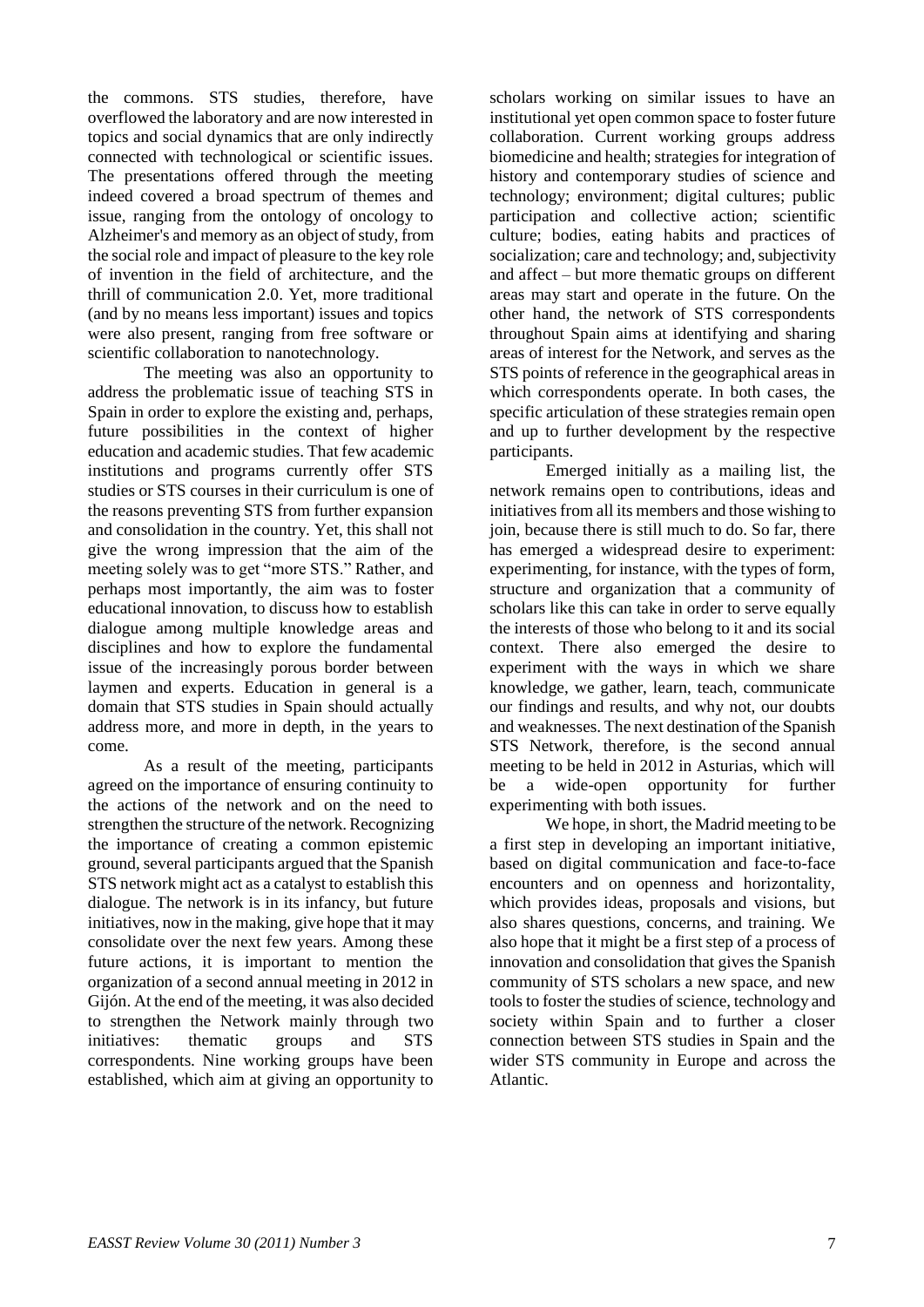# Feminist Technoscience Studies: Articulating the Human and the Non-Human

Report of a course taught at Lancaster University, 23-26 May 2011

By: Charikleia - Hara Konsta (PhD-Candidate, National & Kapodistrian University and Technical University of Athens, Greece)

The Department of Sociology of Lancaster University organised this innovative intensive taught course/workshop in May 2011, aiming to bring together postgraduate scholars in Feminist Technoscience Studies (FTS) and Science and Technology Studies (STS). This was a multinational event where graduate students from countries around the world (Chile, Australia, Sweden, Germany to name but a few) exchanged ideas aiming to generate possibilities on re-thinking relations between human, animals and machines.

On the opening day of the workshop Professor Maureen McNeil (Lancaster University) explained detailed key concepts of the Feminist Technochience field by focusing on important issues for feminist technoscience studies. The central idea was the necessity to find alternatives to the forms of human exceptionalism that have dominated modern thought, and more particularly technoscience. Other key ideas presented by Professor McNeil were the definitions and the interrelationship of the three concepts *Feminism*, *Technology* and *Science.* After the presentation the group debated questions for the origins of knowledge ("Who formulates knowledge and from what perspective? Why do we "see" and perceive the world the way we do?" and many more). The day was concluded with the beautiful and thoughtprovoking film «Invisible» (2006). Artist and film maker Roz Mortimer"s work was an excellent introduction to the relationships between nature, animals, humans reproduction techniques and the effects of contemporary science and technology to humans through animals. The documentary film, among others, provoked questions on how we perceive the natural and the non-natural.

The second day started with group discussions on the film-showing and participants were asked to draw sketches in order to define how they see themselves in relations to animals. Afterwards, Dr. Celia Roberts (Lancaster University) gave a lecture on methods of looking on animal, microbe and human articulations. She presented different kinds of analysis methods where

images are used as a primary reasearch material in order to reach conclusions about human-animal relations. Part of her reasearch was about the use of bodies and animals in the production of scientific knowledge («Are animals and humans alike and if not what are the boundaries in such a perception?»), followed also by a workshop and discussion. Later on we saw Dr. Vicky Singleton (Lancaster University) who presented her feminist commitment to a scholarship of care that reminds us to attend closely to questions of how difference is made, and when and how it comes to matter. Dr. Singleton presented her ongoing research on UK farm practices, relations between farmers and animals, legislation issues like tagging on cows and how these affect accountability and responsibility. The relationships between farmers and animals provided useful questions and links with my research interests which related-among others-to the relationships between a technology (computing) and humans (users). After lunch break, the participants had a field trip to the empirical location of Cobble Hay Working Farm. The aim was to understand practises of human and non-human relations and commitments. The day finished with the workshop dinner at WaterWitch Pub, with plenty of creative and productive discussions among the workshops participants.

On the third day, the international scholar, Professor and Queen"s National Scholar, Myra Hird (Queen"s University, Ontario, Canada) presented opportunities to gain scientific knowledge from different disciplines as well as the nature. Her *conversations* included areas like sociology (for example, the social construction of gender and how gender produces sex, formation of cultural identities), psychology (persistent belief in sex as a sign of gender, continued association of homosexuality with pathology), psychoanalysis (the norms of society, gender identifications and the melancholy of gender identification, symbiosis that can be parasitic), feminism (the authenticity debate: why we need identities?, Are we in the realm of the body"s erasure by concepts of culture?). She also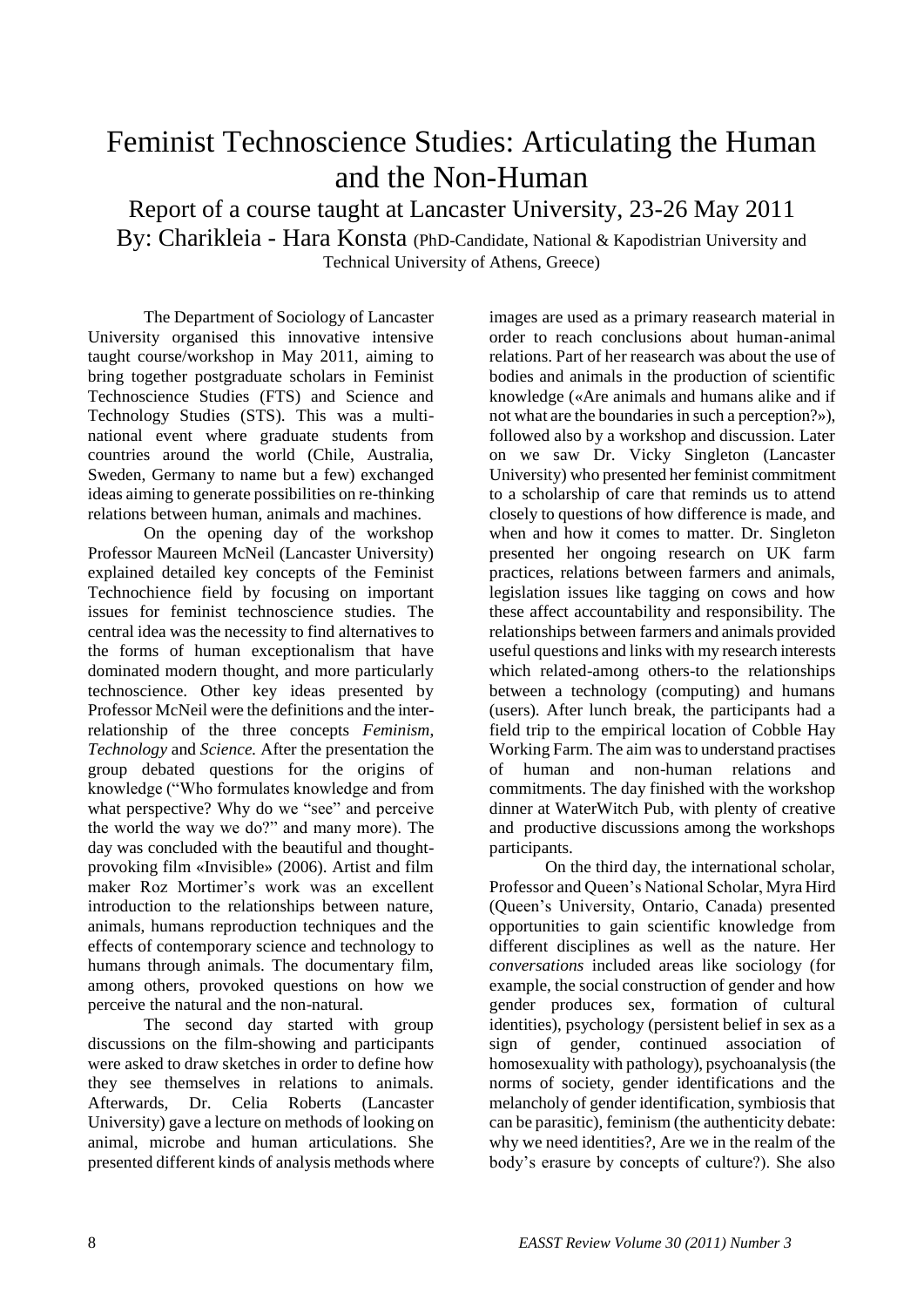talked about Donna Haraway"s description of the «fantastic lie» of reproduction, that it is a way to leave our individual features to descendants, something that can in fact happen only through cloning. She emphasized questions like "why does reproduction matter?" and suggested the study of bacteria in order to understand contemporary societies and articulate differences between sex and gender definitions. After lunch, participants divided in groups, and composed poster presentations on the relevance to technoscience to their ongoing research projects.

In the afternoon the key international scholar, Professor Karen Barad (UC Santa Cruz, USA) and the distinguished Professor Emerita of History of Consciousness and Feminist Studies, Donna Haraway (UC Santa Cruz, USA) presented their work via video-link presentations looking at how technology affects our lives by criticize technology on the human. More specifically Professor Barad presented her philosophical and technoscientific method to determine the relevance of time and space based on quantum physics and Aboriginal tribe perceptions where times does not go forward but it splits in different directions. Unpicking time in this way re-defines the western approach, in order to understand how humans engage with the world. Her method is based on the «metaphoreality» of science and critiques the use of science as a tool to write history in a more abstract manner. «...We live in a three-dimensional world. For a better understanding we should try to evaluate the world in four-dimensions instead». Donna Haraway gave an expansive presentation which covered many areas such as symbiopoesis and autopoesis of organisms and the 2 split experiment in quantum physics and its relation to time and perceptions of cause and effect. Researchers were described as «quantum scissors», cutting through the slime, becoming entangled and making brakes in knowledge, «cutting together apart». Haraway encouraged us to «interfere well» and «make mistakes in interesting ways».

The closing day, Professor Lucy Suchman presented a video on artificial intelligence, materiality and practises of science and the interaction between human and a machine (a human-like behaving, anthropomorphic robot). Based on previous discussions during the four-days workshop, professor Suchman suggested that we went from human to non-human (animals) but that it however was still not clear what the artificial intelligence machines were. The presentation also included brainstorming on the open and still too problematic questions in the discipline about how non-human is a machine, followed by group discussion on intimacy and sympathy feelings viewers developed through robot"s behaviour, movements, design, etc.

This course was a cutting-edge and thoughtprovoking, offering extensive and boundless ideas form diverse fields. I was gladly part of this workshop with the kind support of the European Association for the Study of Science and Technology. EASST fully supported my participation with a bursary award and I would like to thank the association for giving me this opportunity. I went back to Greece with much to think about.

*A special thanks to Rebecca Fish (Doctoral Candidate, Lancaster University) for her useful additions and the proofread of this report*

# News from EASST Council

The EASST Council met recently in Copenhagen. Part of the meeting was held at Copenhagen Business School, the location of the next EASST / 4S conference in October 2012. Council met with the local planning committee and discussed their developing plans and shared experiences from previous EASST conferences. We also had a tour around the buildings where they intend to hold different parts of the event. They have some really interesting plans and it is shaping up to be a great event! There will be an announcement of the theme and significant dates for submission fairly soon so watch out for it via Eurograd or our website.

The Council meeting also discussed developments in the membership system and plans for the website. Thanks to those of you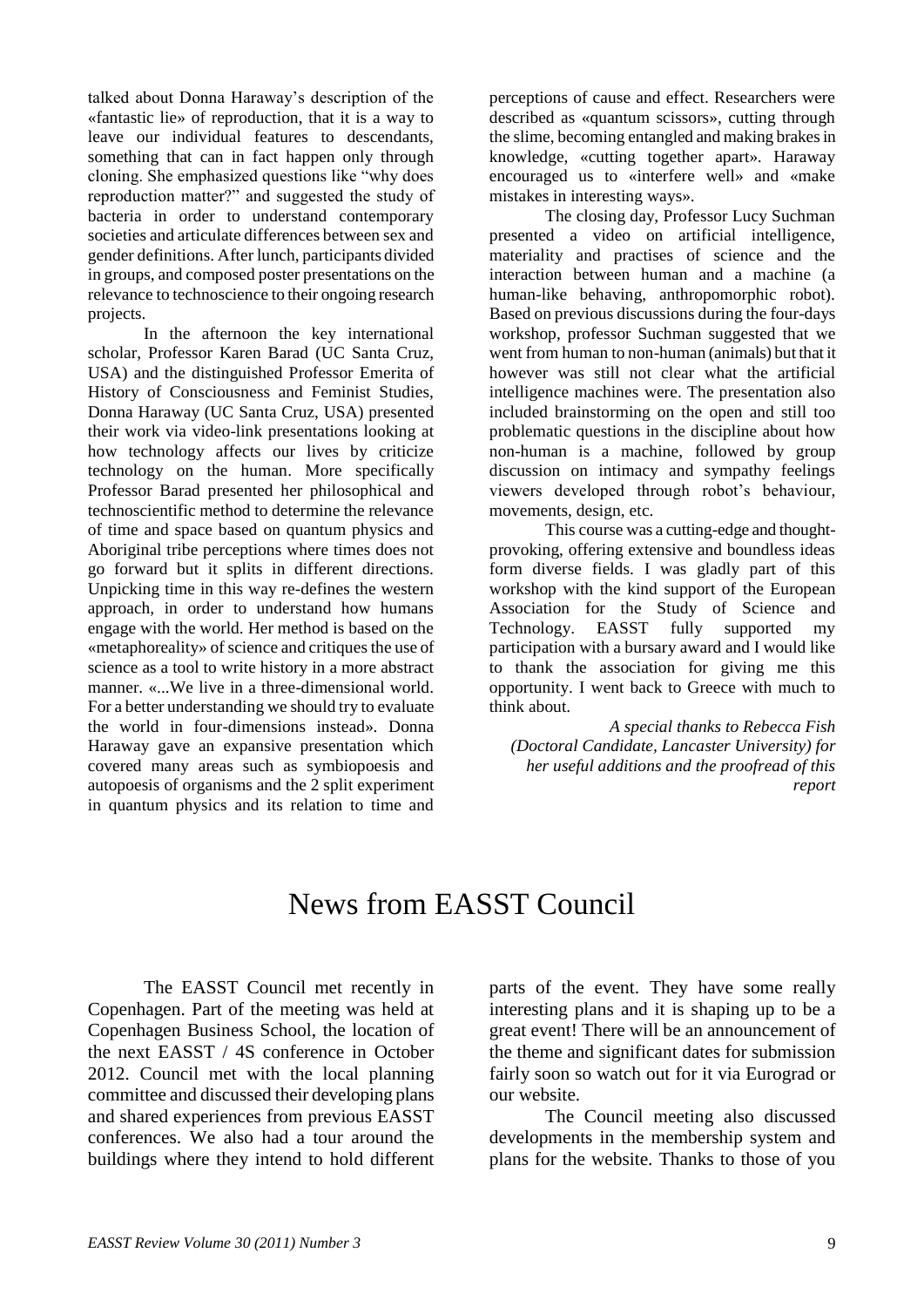who have renewed your membership – if not we hope you will do so shortly. A benefit of the new online membership database will be the opportunity to log in and add in your interests and change other details. You will also be able to search for other members on various criteria. This is close to completion and you will receive an email shortly. Plans for the new website are also progressing so we hope you will see the results of this work soon.

## Conference Announcements and Calls for Papers

**Inaugural conference of the Belgian Science, Technology and Society (BSTS) network.** This event will be held on **Friday, September 30th, at the Royal Academy of Belgium (Brussels), from 9:30 AM to 4:30 PM**. Keynote speakers include **Isabelle Stengers** (Université Libre de Bruxelles), **Dominique Vinck** (Université Pierre Mendès-France) and **Arie Rip** (Universiteit Twente). There will also be a panel discussion with high profile practitioners.

Established in 2008 as an ad-hoc academic platform, the BSTS network enables STS researchers in Belgium to share with one another their research interests and disciplinary perspectives and to foster collaboration across different fields and locales. The network now extends beyond academia and beyond Belgium to engage an international community consisting of people from research centres, industry, policy making and other professionals with an interest in cross-disciplinary learning and knowledge sharing.

All the information about this event is to be found at the BSTS network's website: **<http://www.stsn.be/kickoff/introduction/> Registration is free but mandatory**.

To register, please visit **<http://www.stsn.be/kickoff/registration/>** or email **[virginie.bigare@ulg.ac.be](https://webmail.univie.ac.at/src/compose.php?send_to=virginie.bigare@ulg.ac.be)**.

**------------------------------------------------------------**

**The 12th International Public Communication of Science and Technology (PCST) Conference 'Quality, Honesty and Beauty in Science Communication'** will be held in **Florence, Italy, 18-20 April 2012**. Proposals are welcome for presentations on "science communication" and 'science in society research', 'science journalism', "science museums", "public engagement with science and technology' and 'communication activities by research institutions".

The overall theme of the conference is *Quality, Honesty and Beauty in Science Communication*. Proposals are especially invited on themes such as:

- What does quality mean in science communication?
- Evaluating public communication of science
- The art of communicating science
- Ethics and Responsibility in Science Communication
- Aesthetics of Science Communication

Other themes of interest are:

- Communicating the Social Sciences
	- Reflexive challenges: Communicating **PCST**
	- Public Communication of Technology: the 'Cinderella' of PCST?
- Professionalisation and career models in science communication
- Science centres as forums for communicating controversial science

As always at PCST conferences, proposals are also welcome that address:

- Emerging trends and issues in science communication
- Changing media, changing formats, changing science communication models?

The **deadline for proposals is 30 September 2011.** Submitted proposals will be reviewed by members of PCST Scientific Committee, and the final program will be announced in January 2012.

Reduced fees will be available for early registrants and students. Travel grants for junior participants are available. For further details, please visit: **[www.pcst2012.org](http://www.pcst2012.org/)**

**------------------------------------------------------------**

**Eu-SPRI Early Career Researcher Conference**: "INTERACT UNI: New perspectives on enduring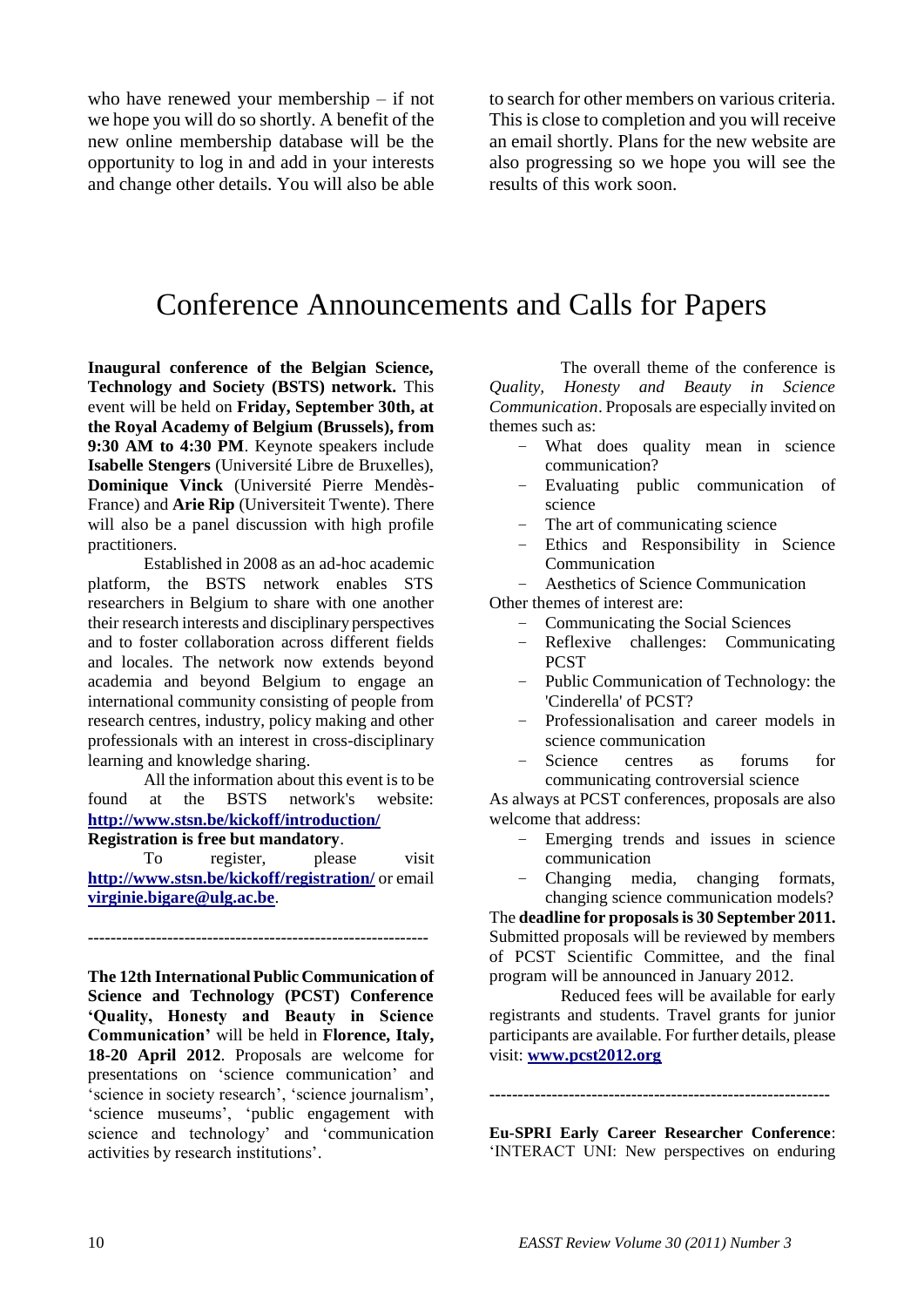research questions in university-society interaction? Towards an emerging multi-disciplinary research agenda for knowledge exchange and co-creation within science, research and innovation policy studies." **May 9 to May 11 2012 University of Twente, Enschede, The Netherlands. Deadline: November 30 2011**

This conference aims to bring together leading early career researchers across a range of social science disciplines to provide an open forum driving an emerging scientific conversation around science-society interactions. The involvement of a senior scientific panel from leading European professors in this field will help to incorporate the voices of young researchers into the scientific mainstream, and help to develop the next generation of researchers in the field of European policies for science and research.

The conference welcomes papers from a range of disciplinary backgrounds and traditions, including policy studies, political science, sociology, studies of science and technology, public administration, the economics of science and innovation, research management, and entrepreneurship. The organisers encourage contributions that critically reflect on the role of knowledge in society through knowledge exchange, co-creation and transfer practices in and between organisations and institutions. The emphasis in this critical reflection should be on the knowledge exchange systems and networks between wider national science and education systems, and more localised practises and behaviours of knowledge creation and circulation.

The following are suggested as sub-themes, but not necessarily limited to:

- Ethics, politics and utility in science and technology agendas and practices
- Understanding and moderating value system conflicts in practices of research
- Entrepreneurship and excellence in research systems and institutions
- New careers and disciplines in science, technology and innovation
- Accountability, governance systems and innovation for utility
- Socialisation and structuration in emerging science and technology domains
- Uncertainty, mediation and translation in knowledge valorisation practices
- Public engagement, interaction and involvement in research and innovation
- The risks and rewards of contemporary science, research and innovation shifts.

The conference invites early career researchers (defined as Ph.D students and post-doctoral researchers) to submit an extended abstract and brief CV (as one document) including their publication track record.

The conference is open to 30 participants. The organising committee will select those 30 participants based on their abstracts' scientific quality and relevance to the conference theme. More information about the conference format and venue is available at **[http://www.utwente.nl/igs/IGS%20-%20Eu-](http://www.utwente.nl/igs/IGS%20-%20Eu-SPRI%20ECRC%20INTERACT%20UNI/)[SPRI%20ECRC%20INTERACT%20UNI/](http://www.utwente.nl/igs/IGS%20-%20Eu-SPRI%20ECRC%20INTERACT%20UNI/)**

**Ph.D. Course: Introduction to Medical Science and Technology Studies: Networks, Practice and Embodiment,** 28 November – 2 December 2011 at University of Copenhagen.

**------------------------------------------------------------**

**Aim of the course:** The course presents students to a selection of theoretical and analytical approaches within medical science and technology studies (STS). The course will illustrate and discuss how these STS-inspired approaches can be helpful in empirically investigating issues of knowledge, technology, organization, identity and politics related to medical practices.

**Course content:** Practitioners of medical science and technology studies share a common interest in the interdependence of science and society, nature and culture. However, diversity and differentiation within this field makes *one* description of medical science and technology studies (STS) problematic. Rather than a unified position of a scientific community and a coherent theoretical basis, STS includes various theories, methods, approaches, goals and interests of its practitioners.

Departing from three central tropes in STS literature – *network, (work)practice, and embodiment* this course aims at providing PhD students interested in the relationships between medical science, technology and society, with an overview and introduction to this heterogeneous field. The course investigates three influential perspectives in medical science and technology studies: 1) Actor Network Theory (ANT) & post-ANT; 2) Symbolic interactionism; and 3) Post phenomenology. Each of the three perspectives will be discussed from a theoretical and analytical perspective and central concepts will be discussed in relation to concrete empirical analysis presented by guest faculty.

**Faculty:** Jan Kyrre Friis, Annegrete Juul & Henriette Langstrup, Centre for Medical Science and Technology Studies, Department of Public Health, KU and guest faculty Evan Selinger, Rochester Institute of Technology, Tiago Moreira, Durham University, and Casper Bruun Jensen, IT University Copenhagen.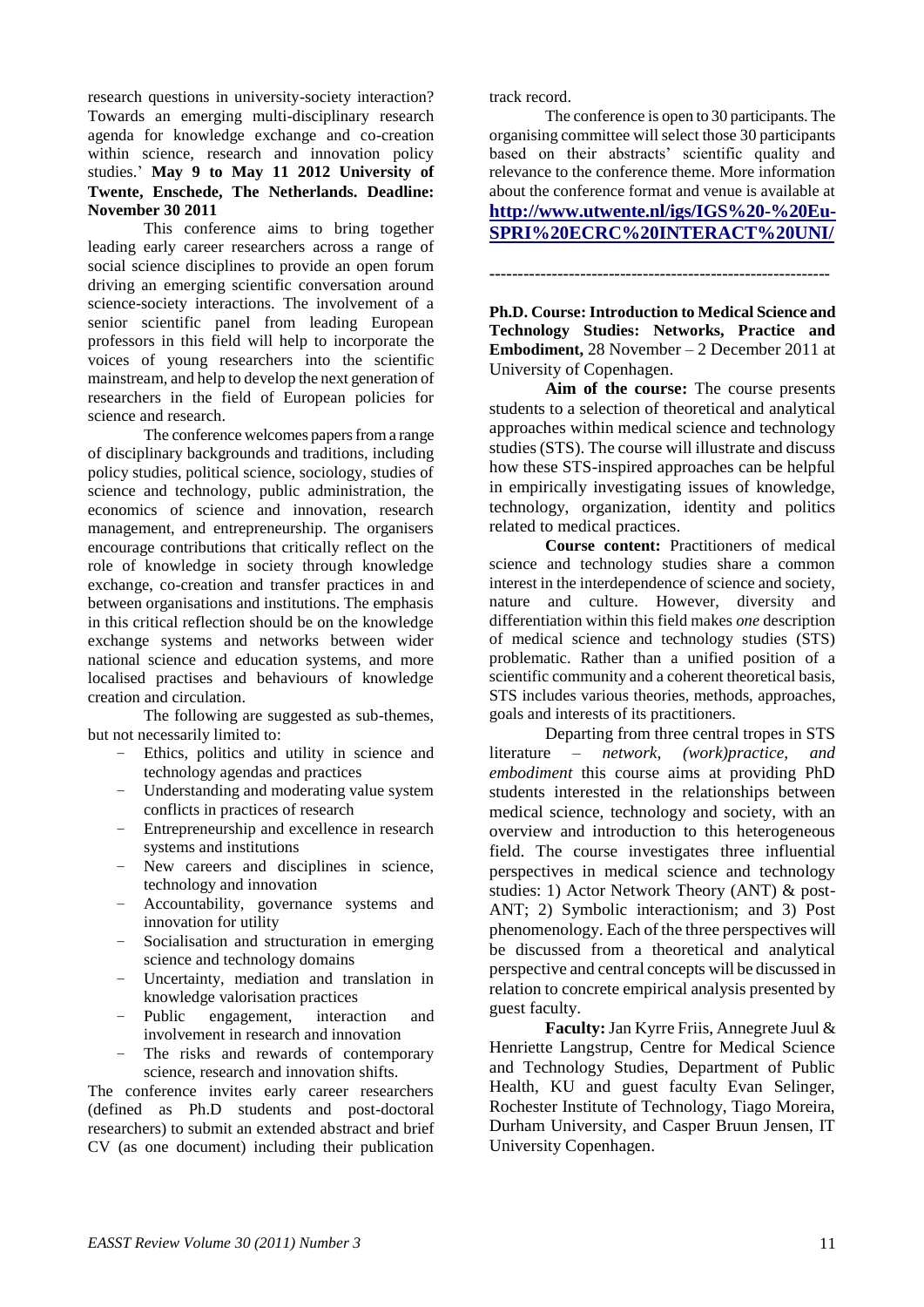**Registration:** Before 31 October. **For further information and application, please see: [http://phdkursus.sund.ku.dk/frontPlanner/Detail](http://phdkursus.sund.ku.dk/frontPlanner/DetailKursus.aspx?id=95566) [Kursus.aspx?id=95566](http://phdkursus.sund.ku.dk/frontPlanner/DetailKursus.aspx?id=95566)**

**------------------------------------------------------------**

Call for Papers: **VALUES AND NORMS IN MODELING** (VaNiM 2012), June 25-27, 2012, Eindhoven, The Netherlands. We invite submissions for the upcoming conference *Values and Norms in Modeling* (VaNiM 2012) which will be held at Eindhoven University of Technology in cooperation with Delft University of Technology, the Netherlands, June 25-27, 2012.

It is widely acknowledged that a large variety of values and norms (including epistemic, moral, and political values and norms) play an important role in modeling. Although the literature about value-free science is huge, the specific theme of values and norms exclusively focusing on modeling has not yet received the attention it should. Models are often conceived of as being approximate representations with epistemic or even non-epistemic purposes, which makes them subject to a plethora of normative influences. We are interested in questions such as: How do epistemic and non-epistemic values affect the production and assessment of models? What is the moral significance of these values and norms? To what extent, if any, does the allowance of value assessments threaten the objectivity of models? Would it be desirable, and possible, to eliminate epistemic or non-epistemic values and norms from models? We invite papers addressing these and related issues from a foundational as well as an applied perspective. We especially welcome contributions on non-epistemic values in engineering modeling, climate modeling and modeling in operations research.

**Keynote speakers**: Bas van Fraassen & Isabelle Peschard, Ilkka Niiniluoto, Stephan Hartmann, Eric Winsberg, Susan Sterrett, Athur Petersen, Wendy Parker, Marc Le Menestrel

**Abstracts** of no more than 500 words can be sent to **[vanim2012@easychair.org](https://webmail.univie.ac.at/src/compose.php?send_to=vanim2012@easychair.org) until January 10**, 2012. All proposals have to be submitted under one of the four conference themes:

1. VALUES IN MODELING: FOUNDATIONAL ISSUES

2. VALUES IN ENGINEERING MODELING

3. VALUES IN CLIMATE MODELING

4. VALUES IN OPERATIONS RESEARCH MODELING

**Contact:** Sven Diekmann, **[s.diekmann@tue.nl](https://webmail.univie.ac.at/src/compose.php?send_to=s.diekmann@tue.nl)**, Department of Philosophy and Ethics, Eindhoven, University of technology, The **Netherlands** 

**------------------------------------------------------------**

Call for Papers: **2nd Seminar on Higher Education and Innovation Research: UNIVERSITY IN TRANSITION, Helsinki, Finland 12-13th April, 2012.** The Seminar on Higher Education and Innovation Research is an annually organized academic event that brings together scholars, administrators and other experts from a range of higher education fields. The theme of the second seminar is "University in Transition". The theme will be approached from multiple perspectives including higher education management, the academic profession, higher education and learning, internationalisation, and the economics of the education and innovation system. Plenary lecturers include Dr. Arnaud Chevalier, Royal Holloway, University of London; Prof. Filip Dochy, K.U. Leuven; Prof. Benoît Godin, Institut National de la Recherche Scientifique (INRS) and Prof. Peter Maassen, University of Oslo. More information can be found on the webpage of the seminar **<http://blogs.helsinki.fi/heineseminar/>**.

**GUIDELINES AND SUBMISSIONS: Abstracts (300-500 words) are to be submitted by 31th of October 2011.** Abstracts must be written in English or Finnish depending on the language of the workshop. Please submit your abstract as a MS Word file with your full name included. Send your abstract by e-mail directly to workshop chair(s). More detailed descriptions of the workshops can be found at

**<http://blogs.helsinki.fi/heineseminar/workshops/>**. Accepted abstracts will be published on the webpage of the seminar.

**------------------------------------------------------------**

Call for Paper: **The European Journal of Risk Regulation (EJRR)** invites submissions for a **special issue on EU-China risk regulation** that investigate specific Chinese and European topics within the areas covered by the EJRR from a comparative perspective. Additionally, we are looking for contributions from international scholars and practitioners which evaluate fields covered by the EJRR and especially case notes from the respective jurisdictions.

The EJRR is an international journal that provides an innovative forum for informed and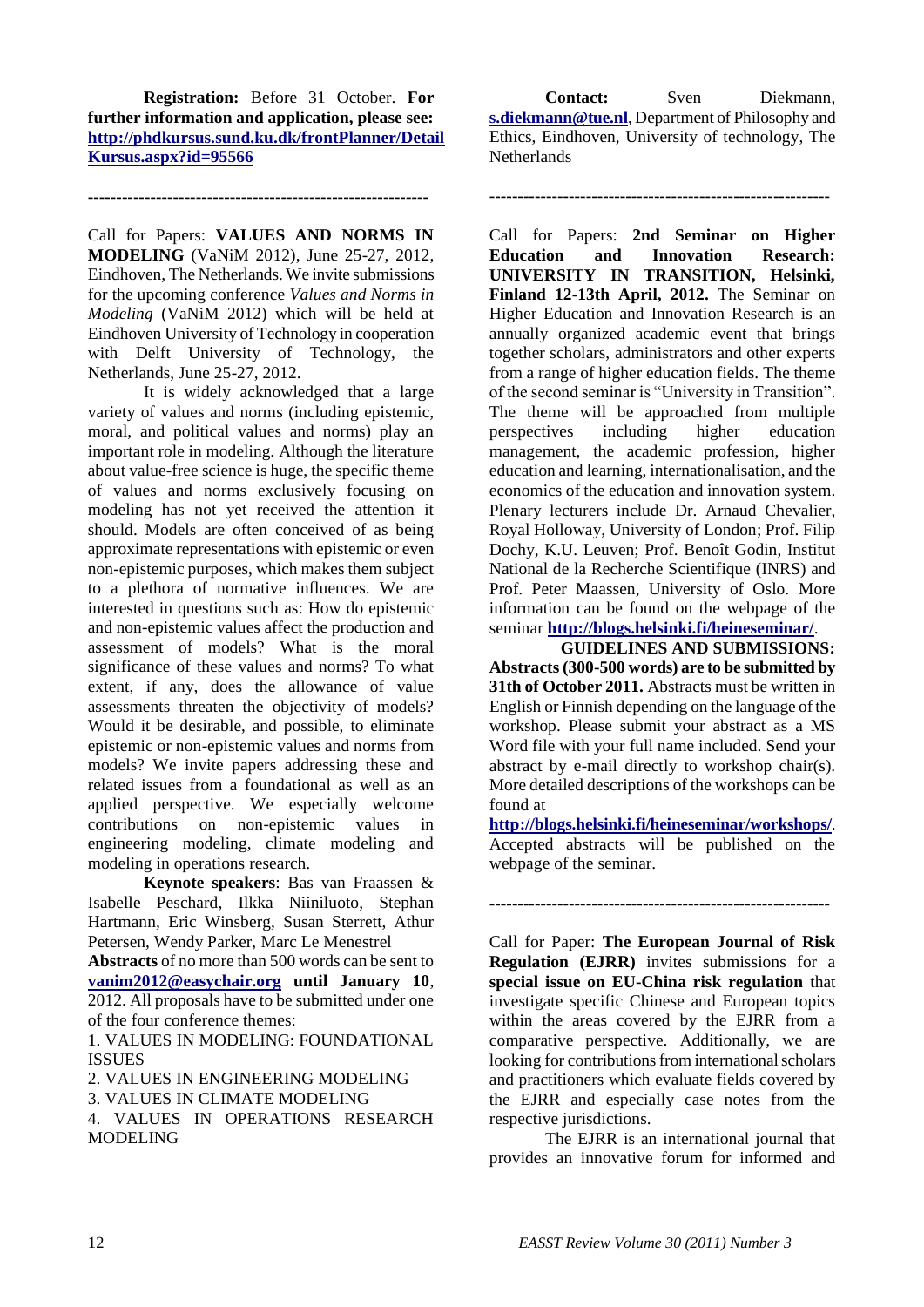scholarly discussion on how risks are regulated across policy domains. The EJRR understands itself as a truly multi-disciplinary journal.

Please send inquiries and article submissions to: **[ejrr-china@lexxion.de](https://webmail.univie.ac.at/src/compose.php?send_to=ejrr-china%40lexxion.de)**, **Submission deadline: 2nd April 2012**.

**------------------------------------------------------------**

**PHD Workshop: Science, Technology and Development, Amsterdam, December 12 -14, 2011**. **Hotspots of development. Places and movements of science and technology in a globalising world.** DEADLINE FOR REGISTRATION: OCTOBER 22, 2011.

**Sponsored by** The European Association for the Study of Science and Technology (EASST), The Netherlands Graduate Research School of Science, Technology and Modern Culture (WTMC), Research School for Resource Studies for Development (CERES), Wageningen School of Social Sciences (WASS), Science Dynamics, University of Amsterdam

**Organisers:** Dr. Rob Hagendijk, Universiteit van Amsterdam, Dr. Harro Maat, Wageningen University, Ms. Annapurna Mamidipudi, Maastricht University/ Dastkar Andhra, Hyderabad, India

**Venue:** VOC Room, AISSR, Kloveniersburgwal 48, Amsterdam

**Targeted audience/participants** (maximum 25): PhD students and young professionals with a background in science and technology studies (STS), Development Studies as well as young professionals in medicine, natural science and engineering aspiring to explore STS and development issues input to their work.

**Workshop theme**: Science and technology are essential ingredients of social life, in the western world as much as in developing countries. Yet, in the developing world there are many differences as to what counts as science, how technologies operate, who is involved and how this relates to 'indigenous' knowledge. This workshop explores issues of space and mobility in connection to science, technology and development.

Issues of mobility, boundary-work, spaces and fluids are common topics in STS. However, few studies include cases from non-Western settings. The workshop objective is to explore and discuss theoretical questions and empirical cases of the "hotspots" where science, technology and development intersect in the economically underdeveloped world. Invited speakers will address issues of scale and circulation, Western science and

indigenous knowledge, showcase projects and below-the-radar innovation. How does technological change affect populations and governments? What can be done to speed up translations and adaptations in specific domains or regions? How to arrange for collaboration and support that really serves capacity building and local problem solving? The workshop enables participants to create a better understanding of these issues and how science, technology and development connect or fail to connect in and between particular locations and spatial levels. In doing so, it also stimulates a careful assessment of relevant theories and concepts in STS and development studies. Participants will be challenged to explore how these themes relate to topics and approaches taken up in their PhD studies.

**Workshop format:** The workshop activities will include presentations and discussions as well as hands-on exercises to explore implications for actual research and development projects. Participants are challenged to respond to the presentations through targeted group and plenary discussions. Participants are also invited to present their own work and seek connections with the presentations.

**Speakers:** Prof. Shailaja Fennell (University of Cambridge), prof. Luc Soete (Maastricht University), prof. Stuart Blume (University of Amsterdam , prof. Wiebe Bijker (Maastricht University). Dr. Dominic Glover (Wageningen University), Dr Esha Shah (Maastricht University), prof. Andy Stirling (IDS Sussex), prof. Arie Rip (Twente University).

**Applications & fee:** If you are interested in participation please send an application by email to the organisers. A full application will include a short description of your current research (including thematic and regional orientation and conceptual framework), a short CV, a letter of motivation, country of origin and current residence, institutional affiliation(s) and contact information. Fee:  $\epsilon$  375 for PhD students,  $\epsilon$  450 for others. Fees include lunches, coffee, tea and a conference dinner. Not covered: Lodging/travel. A number of fellowships covering the fee and part of the travel cost are available to facilitate participation by young scholars from less developed countries. PhD students who are registered members of WTMC or CERES do not have to pay the workshop fee. EASST members get a  $\epsilon$  50 discount on the fee.

For application and inquiries, please **contact** the organisers: R.P. Hagendijk ([r.p.hagendijk@uva.nl](mailto:r.p.hagendijk@uva.nl)) H. Maat ([Harro.Maat@wur.nl](mailto:Harro.Maat@wur.nl)); A. Mamidipudi ([annapurnam@gmail.com](mailto:annapurnam@gmail.com))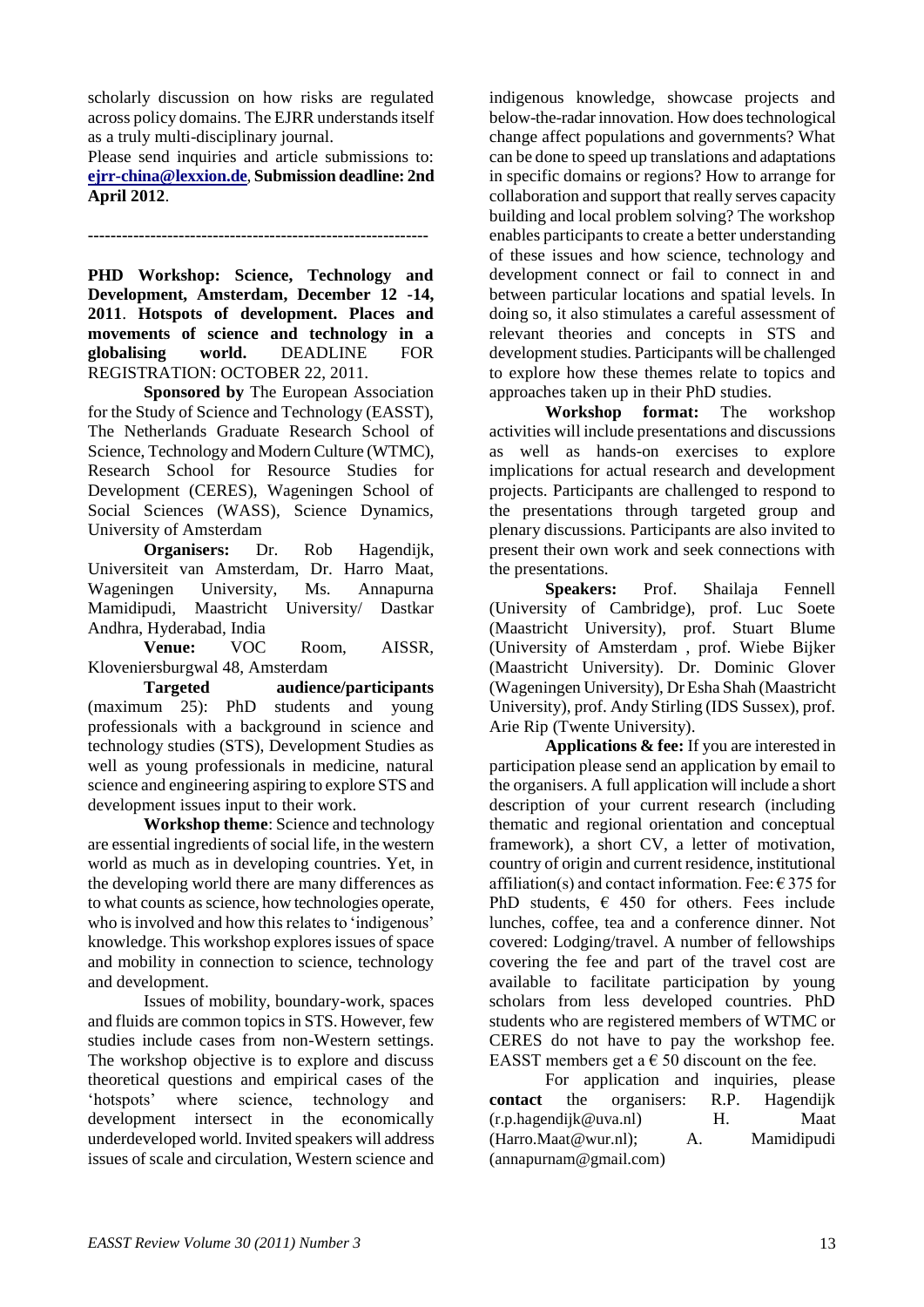# Opportunities available

#### **Tenure-track Position: Assistant Professor of History of Science, Technology, and Medicine at Underwood International College, Yonsei University, Korea**.

The Underwood International College of Yonsei University invites applications for a tenuretrack position as Assistant Professor of the History of Science, Technology, and Medicine to teach at the International Campus in Songdo, Incheon, located within the greater Seoul metropolitan region. Those who specialize in East Asia are especially encouraged to apply. Candidates should have strong research credentials and a firm commitment to undergraduate liberal arts education.

Teaching responsibilities are 6 credit-hours (2 classes) per semester. At least one of these classes will count towards the science literacy requirement of the program. The preferred starting date is March 2012. Compensation includes competitive salary, health insurance and other benefits, fully-subsidized housing (for up to 6 years), and a generous relocation and start-up package.

Yonsei University's Underwood International College is a highly competitive program at South Korea's most prestigious private university, and combines the intimate atmosphere and low student-faculty ratio of a liberal arts college with the resources of a major research university. All instruction is in English, and the student body represents over 25 different countries. As part of Yonsei University"s continuing effort to increase faculty diversity, we are only accepting applications from non-Korean citizens.

Interested applicants should send a short letter of application, dissertation abstract, and c.v. by email: (**[uic@yonsei.ac.kr](https://webmail.univie.ac.at/src/compose.php?send_to=uic@yonsei.ac.kr)**). Review of applications will take place from September 30, 2011. Short-listed candidates will be asked to submit 3 letters of recommendation, a writing sample, and sample syllabi. For additional information, please contact Prof. Michael Michael (**[mmichael@yonsei.ac.kr](https://webmail.univie.ac.at/src/compose.php?send_to=mmichael@yonsei.ac.kr)**). Prospective applicants are also encouraged to look at our website at **[http://uic.yonsei.ac.kr](http://uic.yonsei.ac.kr/)**.

# **IAS-STS FELLOWSHIP PROGRAMME 2012-**

**------------------------------------------------------------**

**2013.** The **Institute for Advanced Studies on Science, Technology and Society (IAS-STS), Graz, Austria**, announces its fellowship programme 2012-2013.

The IAS-STS in Graz, Austria, promotes the interdisciplinary investigation of the links and interactions between science, technology and society as well as technology assessment and research into the development and implementation of socially and environmentally sound technologies. The IAS-STS is broadly speaking, an institute for the enhancement of science and technology studies.

The IAS-STS invites researchers to apply for **a stay between 1 October 2012 and 30 June 2013 as a Research Fellow (up to nine months) or as a Visiting Scholar (shorter period, e.g. a month).** The IAS-STS offers excellent research infrastructure. Close co-operation with researchers at the IFZ (Inter-University Research Centre for Technology, Work and Culture; see: **[www.ifz.tugraz.at](http://www.ifz.tugraz.at/)**), guest lectures, workshops and conferences provide an atmosphere of creativity and scholarly discussion.

**Furthermore we can offer five grants (EUR 940 per month) for long-term Research Fellows at the IAS-STS.** 

The Fellowship Programme 2012-2013 is dedicated to projects investigating the following issues:

#### **1. Gender - Technology - Environment**

This area of research particularly focuses on gender dimensions of science and technology. On the one hand individual perspectives of actors in the technological field are taken into account, on the other hand educational, organisational, societal, environmental and political issues are gaining more and more relevance. Current promising research will also shed more light on the interrelation between individuals" concepts and media representations of gender and technology.

#### **2. Genetics and Biotechnology**

A focus of the Fellowship Programme lies on research providing a critical analysis of the life sciences. Researchers investigating either social aspects of biomedicine or risk and wider governance issues related to agricultural biotechnology are especially encouraged to apply.

#### **3. Sustainable Consumption and Production (SCP)**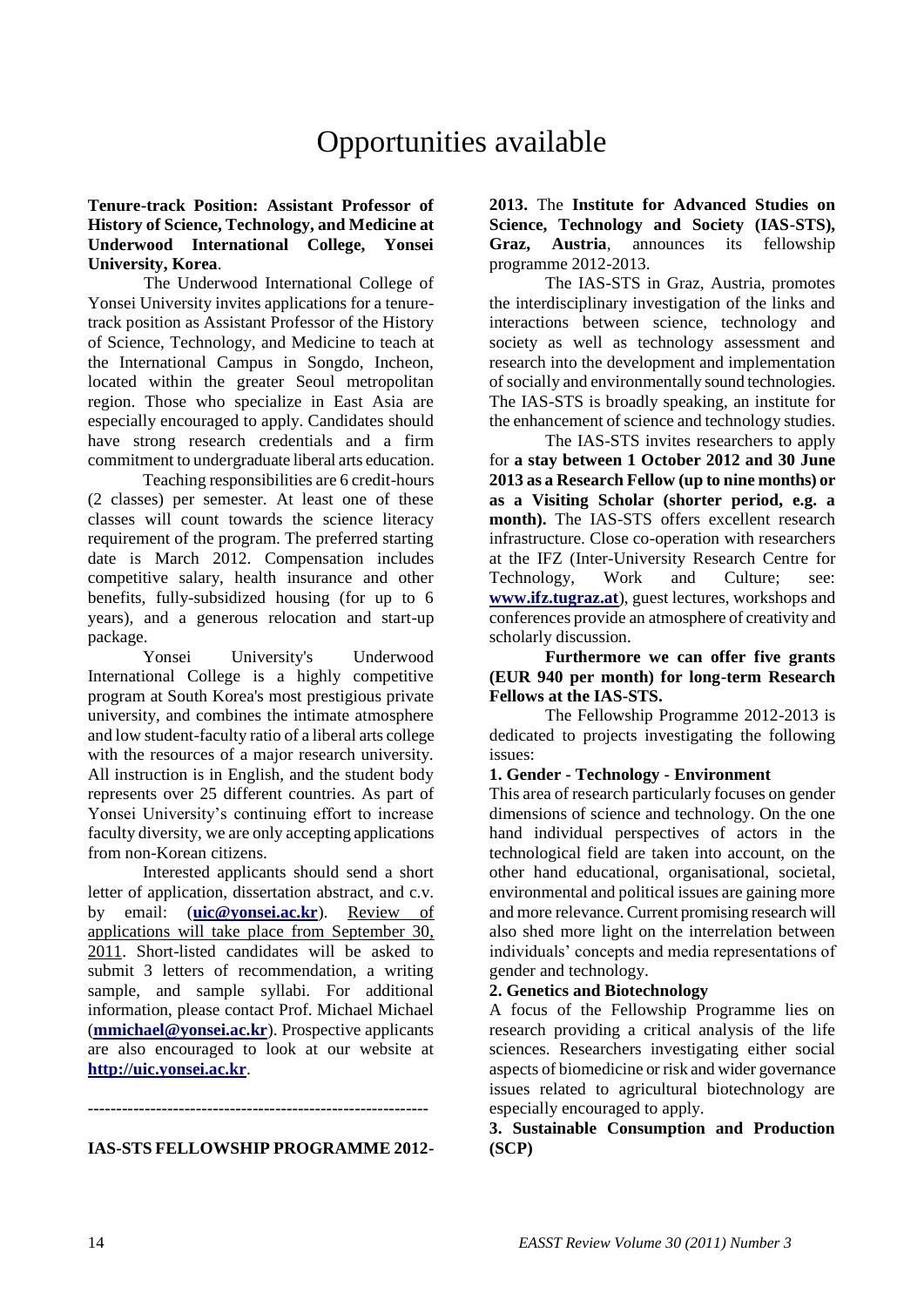SCP seeks to promote social and economic development within the carrying capacity of ecosystems. New strategies and concrete tools are needed to change individual and institutional patterns of consumption and to enhance corporate responsibility (CR) of organisations. Researchers investigating patterns of consumption and intervention strategies to promote sustainable lifestyles among both public and private consumers or working within the thematic field of ecological product policy are encouraged to apply. Research projects integrating product assessment tools such as LCA, carbon footprint, MIPS or related methods are also of special interest.

#### **4. Energy and Climate**

On basis of the analysis of social, technological and organisational framework of energy use projects should contribute to the shaping of sustainable energy, climate and technology policies. They should aim at socio-economic aspects of energy technologies or at strategies of environmental technology policy. They should develop measures and strategies for the promotion of renewable energy sources, for the transition to a sustainable energy system or contribute to the field of sustainable construction. Regional governance, climate policy strategies, innovation policy and the role of users are important themes. In addition, the Manfred Heindler grant is awarded for research projects on the increased use of renewable energies and on a more efficient use of energy.

#### **5. Information and Communication Technologies (ICTs)**

Novel developments in ICT-related fields are investigated from the perspective of the social studies and the philosophy of science and technology. The inquiry covers a variety of research areas concerning ICTZs and human agency. Topics may include Artificial Intelligence, ubiquitous computing, intelligent environments or ICTs and mobility. These topics are analysed with respect to their wider social, ethical and political implications. Further possible issues of interest are the social shaping of ICTs, ICT risk management and ICTs and innovation policies.

**Applications must be submitted to the IAS-STS by 31 December 2011.** For application forms and further information: Please visit our website: **[www.sts.tugraz.at](http://www.sts.tugraz.at/)**

Contact: Institute for Advanced Studies on Science, Technology and Society (IAS-STS), Attn. Gunter Getzinger, Kopernikusgasse 9 , 8010 Graz – Austria, E-mail: **[info@sts.tugraz.at](https://webmail.univie.ac.at/src/compose.php?send_to=info@sts.tugraz.at)**

**------------------------------------------------------------**

**Senior Lecturer/Reader/Chair in Critical Environmental Social Science, University of Leeds,** Faculty of Environment, School of Earth and Environment, Sustainability Research Institute (SRI).

We seek an established academic with expertise in critical and theoretical social science approaches to political or social aspects of environmental decision-making and societal behaviour. You should have a strong internationally recognised publication record, track record of research income generation and teaching experience. You will be expected to make a significant contribution to the Institute's research profile and to its management and development, as well as to contribute to research student supervision and to the School"s integrated teaching programmes.

With over 30 staff and 45 PhD students, SRI forms a substantial part of one of the strongest Schools of Earth and Environmental Sciences in the UK. Research in SRI spans environmental social sciences and combines social and natural sciences in leading-edge, interdisciplinary research. SRI staff also lead successful undergraduate and postgraduate programmes on different dimensions of sustainability.

Informal **enquiries** may be made to Professor Jouni Paavola, Co-Director of SRI, tel +44 (0)113 343 6787, email **[j.paavola@leeds.ac.uk](mailto:j.paavola@leeds.ac.uk)** or Dr Lindsay Stringer, Co-Director of SRI, tel +44 (0)113 343 7530, email **[l.stringer@leeds.ac.uk](mailto:l.stringer@leeds.ac.uk)**. Job ref ENVEE0039 - **Closing Date: 31 October 2011**

#### **-------------------------------------------------------------**

**The Uses and Abuses Biology Grants Programme, organised by the Faraday Institute, St Edmund's College, Cambridge, and funded by a generous grant from the Templeton World Charity Foundation, is now accepting applications for a single round of funding.** Qualified academics from any university in the world are invited to apply.

The aim of the interdisciplinary programme is to investigate **contemporary non-scientific uses and abuses of biological thought** (beneficial, benign or negative) in the domains of philosophy, the social sciences, the media, religion and politics. Collaborative projects between those engaged in the biological sciences and investigators from other disciplines are particularly welcomed.

The Grants Programme is being launched by means of Preliminary Applications. Successful applicants in the first round will be invited to submit full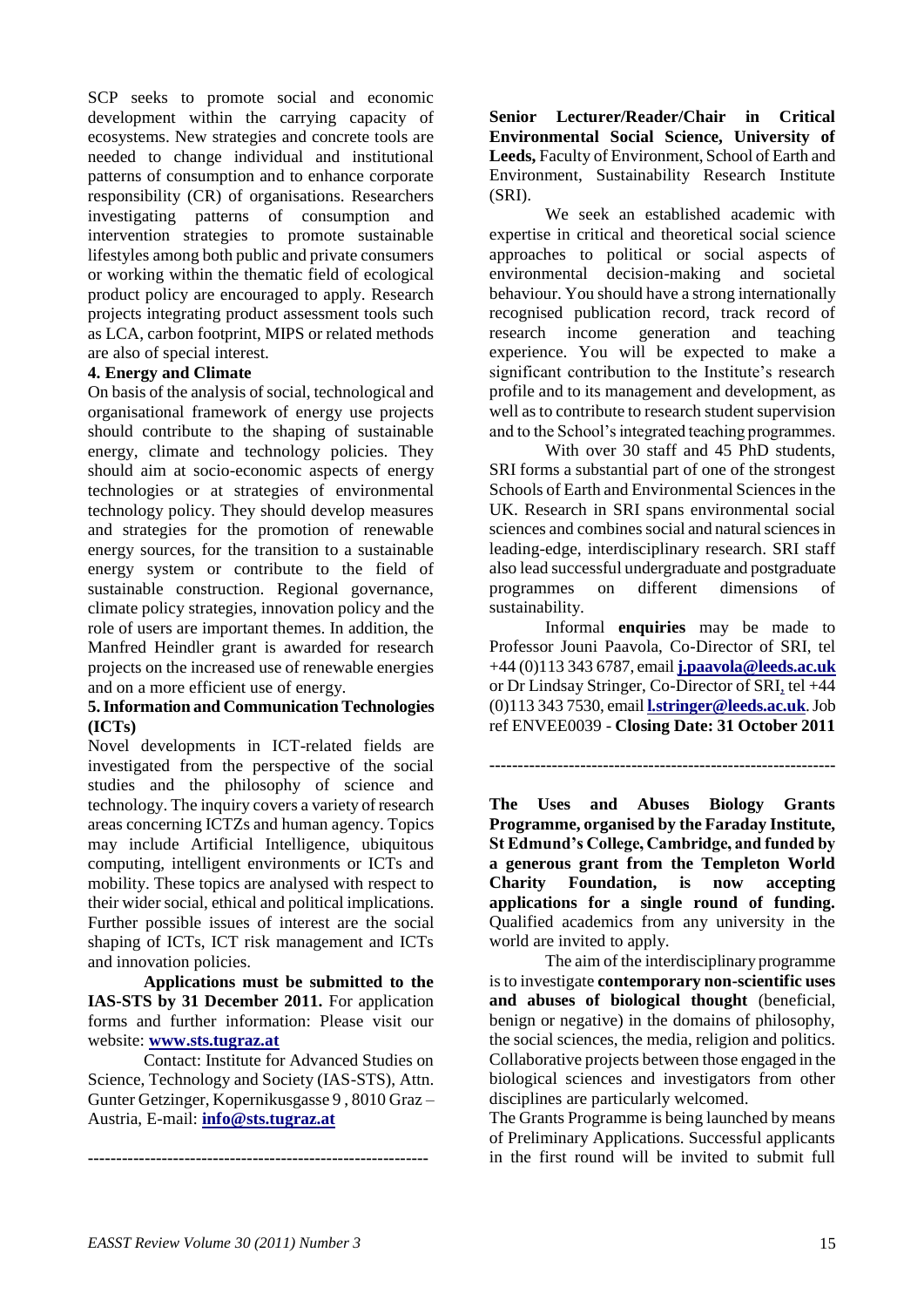applications for funding for periods of up to two years. The deadline for Preliminary Applications is  $31<sup>st</sup>$  October, 2011. Full details are available from **[www.uabgrants.org/](http://www.uabgrants.org/)** .

**-------------------------------------------------------------**

Delft University of Technology has **four job openings** as part of the research project **New Technologies as Social Experiments: Conditions for Morally Responsible Experimentation**. A complete description of the project can be requested, or is available on the website **[www.ethicsandtechnology.eu](http://www.ethicsandtechnology.eu/)** .

The project will be carried out in close cooperation between the four researchers to be appointed and the project leader dr.ir. Ibo van de Poel. The overall aim of the project is to conceptualize the introduction of new technologies in society as a form of social experimentation and to explore under what conditions such experiments are morally acceptable. The project will focus on three technological domains: nuclear energy, biotechnology and nanotechnology. In each domain a PhD project will be carried out. In addition, the implications for the regulation and governance of new technologies will be investigated in a postdoc project.

**Information and application:** For more information about this position or to apply, please contact Dr. ir. Ibo van de Poel, phone: +31 (0)15- 2784716, email: i.r.vandepoel@tudelft.nl. To apply, please e-mail a detailed CV along with a letter of application by 15 October 2011 to vacaturetbm@tudelft.nl.

When applying for this position, please refer to vacancy number ATTBM11-011.

## News from the field

#### **EASST010 Special Issue**

An EASST010 Special Issue on last year's conference in Trento has been published by *Tecnoscienza (***Vol 2, No 1 - June 2011)**, the Italian Journal of Science and Technology Studies:

**[http://www.tecnoscienza.net/index.php/tsj/i](http://www.tecnoscienza.net/index.php/tsj/issue/view/18/showToc) [ssue/view/18/showToc](http://www.tecnoscienza.net/index.php/tsj/issue/view/18/showToc)**

**---------------------------------------------------------------**

#### **European Sociological Association SSTNET**

The ESA Sociology of Science and Technology Network (SSTNET) organised a very successful stream at the recent September 2011 conference in Geneva. Topics included approaches, methods & outcomes of S&T studies, science and society, public and media perceptions of S&T, governance of S&T, social organization of science, innovation systems & policies and young professionals in academia. The stream attracted a good level of participation throughout the conference. At the business meeting of the network Katarina Prpić (Croatia) was elected the new Chair and Harald Rohracher (Austria) as vice-chair. Aaro Tupasela (Finland) was thanked for his work as previous chair and will continue as a member of the board. New members of the board are Blanka

Groboljsek (Slovenia), Conor M. W. Douglas (Netherlands), Giuseppe Alessandro Veltri (Spain) & Inge van der Weijden (Netherlands).

#### **A new SSTNETAdvisory Board was elected**:

Luisa Oliveira (Portugal), Fred Steward (EASST, UK) Nadia Asheulova (ISA, Russia), Fabienne Crettaz Von Roten (Switzerland), Ulrich Dolata (Germany).

**---------------------------------------------------------------**

#### **Interdisciplinary Collaboration in Innovative Science and Engineering Fields**

Although researchers from a host of disciplines have studied interdisciplinarity, there has been minimal communication across disciplinary boundaries. In order to address these issues, a two-day National Science Foundation (NSF) sponsored workshop titled "Interdisciplinary Collaboration in Innovative Science and Engineering Fields" was held in November 2010. In total, 37 researchers representing diverse disciplines attended. Together, these scholars discussed the state of the study of interdisciplinarity in their individual disciplines and the barriers and opportunities facing the study of interdisciplinary collaboration. The final report is available at: **[https://sites.google.com/site/interdisciplinary2010](https://sites.google.com/site/interdisciplinary2010/) [/](https://sites.google.com/site/interdisciplinary2010/)**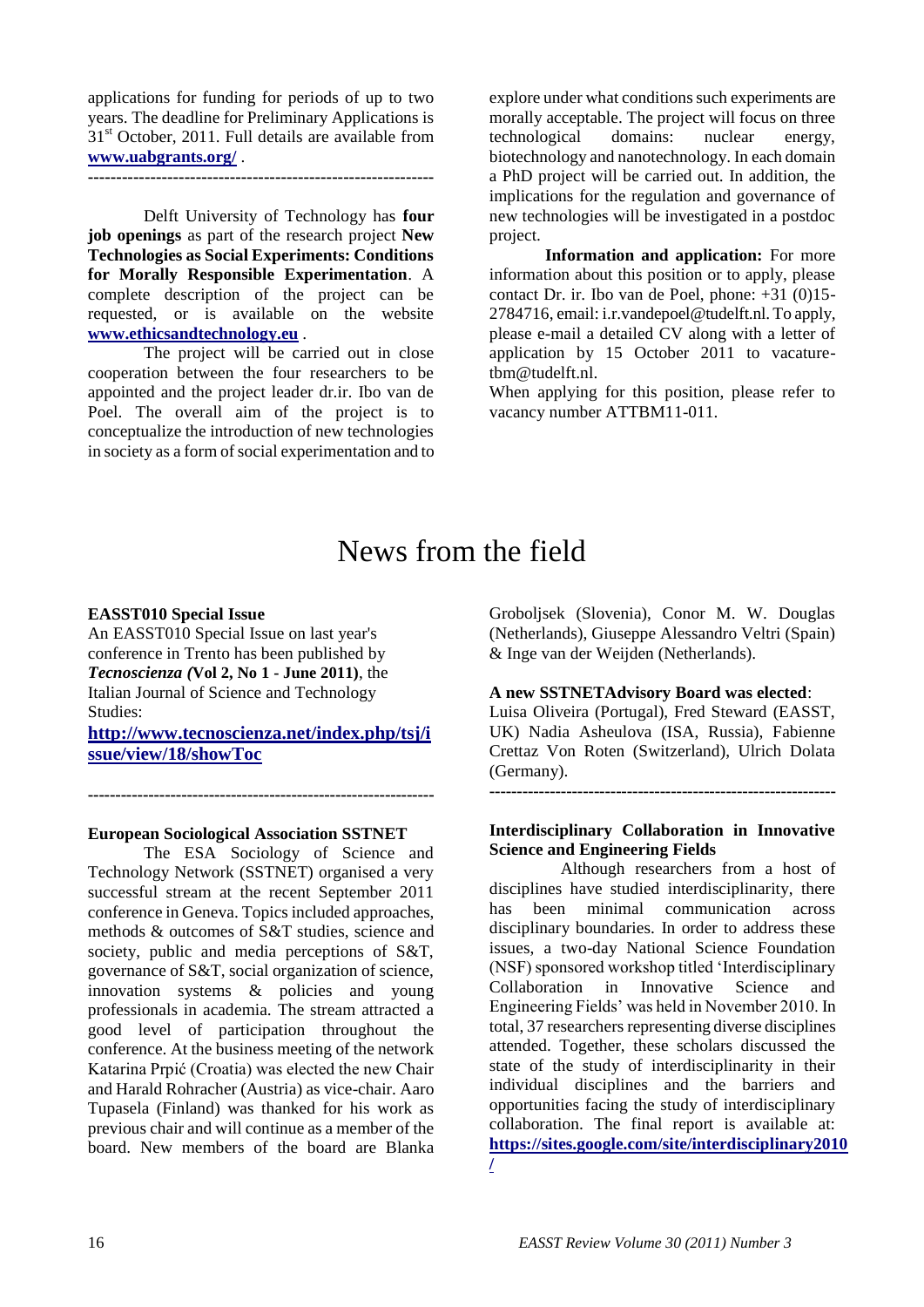#### **\*\*\*\*\*\*\*\*\*\*Books seeking reviewers\*\*\*\*\*\*\*\*\*\***

**---------------------------------------------------------------**

Biagoli, Jaszi and Woodmansee (eds.): Making and Unmaking Intellectual Property: Creative Production in Legal and Cultural Perspective. Chicago University Press, 2011.

McGettigan, T: The Pursuit of Truth and the Evolution of Reality. Lexington Books, 2011.

For a review copy or contact info, send an email to EASST Review editor, Ann Rudinow Saetnan: **[annrs@svt.ntnu.no](mailto:annrs@svt.ntnu.no)**